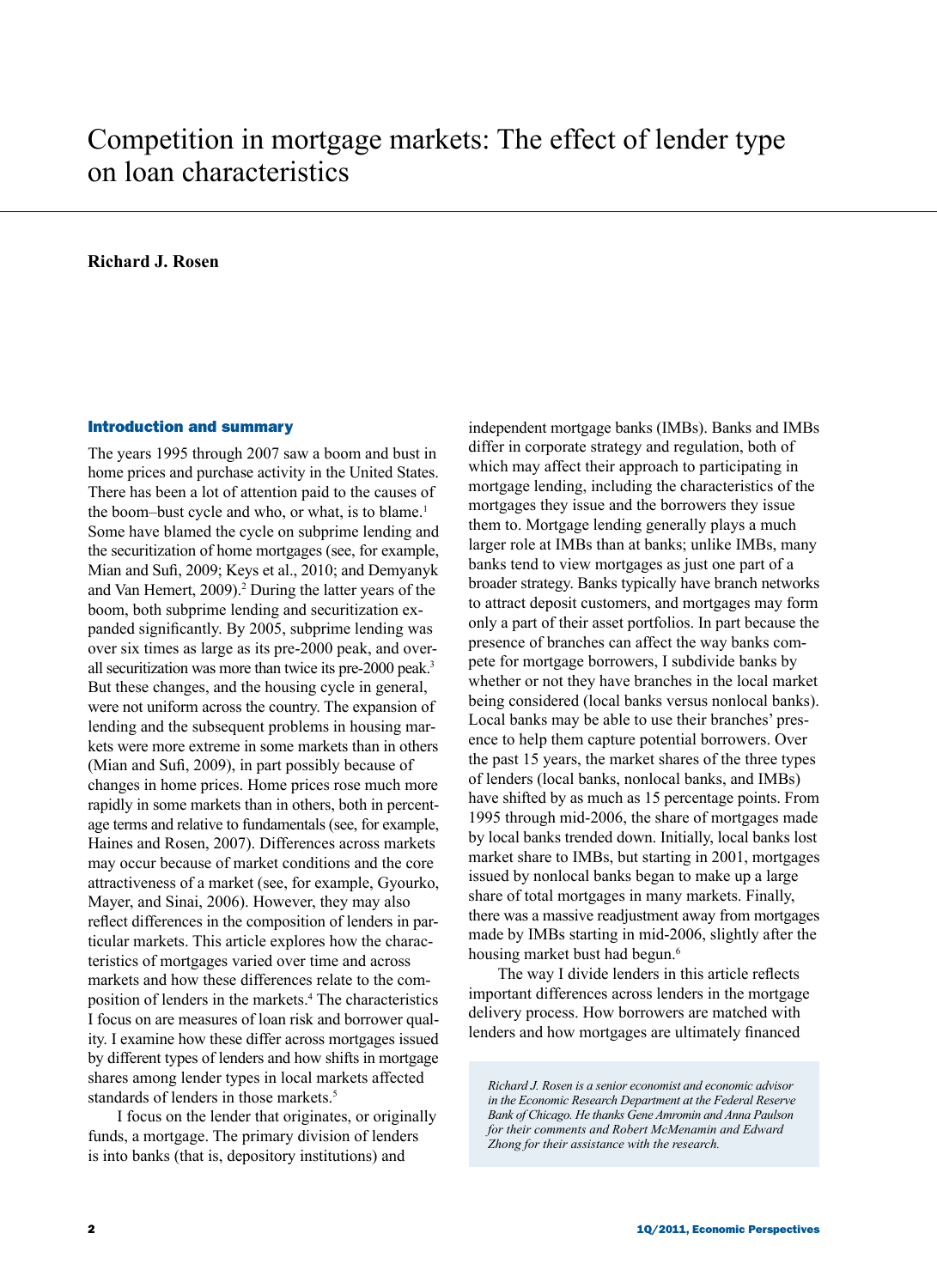(two key elements) typically differ across the three types of lenders I focus on. A potential borrower wanting a mortgage has the option of contacting a bank or IMB directly. For example, a borrower who wants to find out about lending terms and conditions could visit local bank branches and talk with a loan officer. Alternatively, the borrower could use the services of a mortgage broker. A mortgage broker is an independent agent who serves as a contact between borrowers and lenders, arranging loans but not actually lending money. The broker can offer borrowers a menu of loan products from different lenders.<sup>7</sup> According to one study, mortgage brokers helped arrange 68 percent of all residential mortgages in 2004.<sup>8</sup> Brokers make it easier and less expensive for lenders with no physical presence in a market to lend in the market. This can potentially help both banks and IMBs expand. Often, the use of brokers is referred to as wholesale lending (as opposed to retail lending, where originators connect directly with borrowers, often when customers visit a bank branch or have a pre-existing relationship with the lender).<sup>9</sup> The expectation is that most IMBs and nonlocal banks operate in the wholesale lending market, while local banks rely on a mix of retail and wholesale lending (although, clearly, there are variations in strategy across banks of the same type).

As noted previously, many loans are securitized. Traditionally, the primary option for a potential home purchaser who needed a loan was to go to a local bank. Typically, the bank would hold the loan in its asset portfolio, financing it using its own deposits. This put a natural limit on the ability of the bank to issue mortgages. In the securitization process, the bank or other lender that initially funds the loan quickly sells it to a third party. The third party then uses a pool of mortgages as the collateral backing a bond issue. The bonds, known as mortgage-backed securities, are sold to investors (see Rosen, 2007b). The ability to easily sell mortgages means that the originating lender can finance a larger volume of loans with its capital. The costs and risks of originating mortgages for lenders that plan to securitize them are different than for lenders that plan to keep the loans in their portfolios. This difference may affect how the lenders compete for borrowers. While securitization made it easier for all lenders to expand, it is likely to be more important for those lenders without a strong deposit base, especially IMBs.

The ties between mortgage brokerage and securitization, on the one hand, and lender competition and lending market standards, on the other hand, are both direct and indirect. The presence of mortgage brokers, at least those who act in the interests of the home buyers (see note 7), should increase the competitiveness of

lenders. This could mean lower mortgage rates, but it also could mean that other mortgage terms are relaxed, such as allowing applicants to take out larger mortgages than their incomes might readily support or mortgages that are significantly higher than the value of the homes they are buying. It is plausible that increased competition among lenders contributed to such developments as the 125 percent loan-to-value mortgages offered during the housing boom. Securitization also can increase the competition for mortgages. The expansion of securitization in the 1990s and the early part of the 2000s meant that the risk that a lender would not be able to sell a loan was reduced; also, the time a lender was forced to hold the loan before selling it as part of the securitization process likely fell. This made it less risky, and therefore less expensive, for lenders to enter new markets and expand. However, securitization also benefits from economies of scale. This led to industry consolidation. In 1995, the ten largest mortgage originators made 25.3 percent of all mortgages; by 2005, it was 32.7 percent.<sup>10</sup> Thus, the net impact of securitization on lender competitiveness is unclear.

It is likely that the mortgage delivery system, including the use of brokers on the front end and securitization on the back end, affects how lenders compete, including how lending market standards are set. However, the lack of data makes it difficult to directly tie brokerages and the rest of the mortgage delivery system to market conditions. The primary data on mortgages come from the information lenders are required to report to the Federal Financial Institutions Examination Council under the Home Mortgage Disclosure Act (HMDA). The HMDA data identify lenders and give some information on the disposition of a mortgage, but they do not include information on how a mortgage applicant connects with a lender, including whether a broker was involved in the lending process. The supplementary data on mortgages that I use in this article from Lender Processing Services (LPS) Applied Analytics (formerly known as McDash Analytics) also do not have information on the front end of the mortgage process. The best option I have is to use information on lenders as a proxy for the mortgage origination processes they use—and thus the lenders' effect on lending market competition and conditions.

I use HMDA and LPS data to examine both how mortgage characteristics differ by lender type and how the distribution of lender types within a market affects mortgage characteristics in the market. I find that, on average, banks make ex ante safer loans than IMBs do, both on an absolute scale and relative to IMBs in the counties where they lend. Also, mortgages issued by banks have lower loan-to-income ratios and lower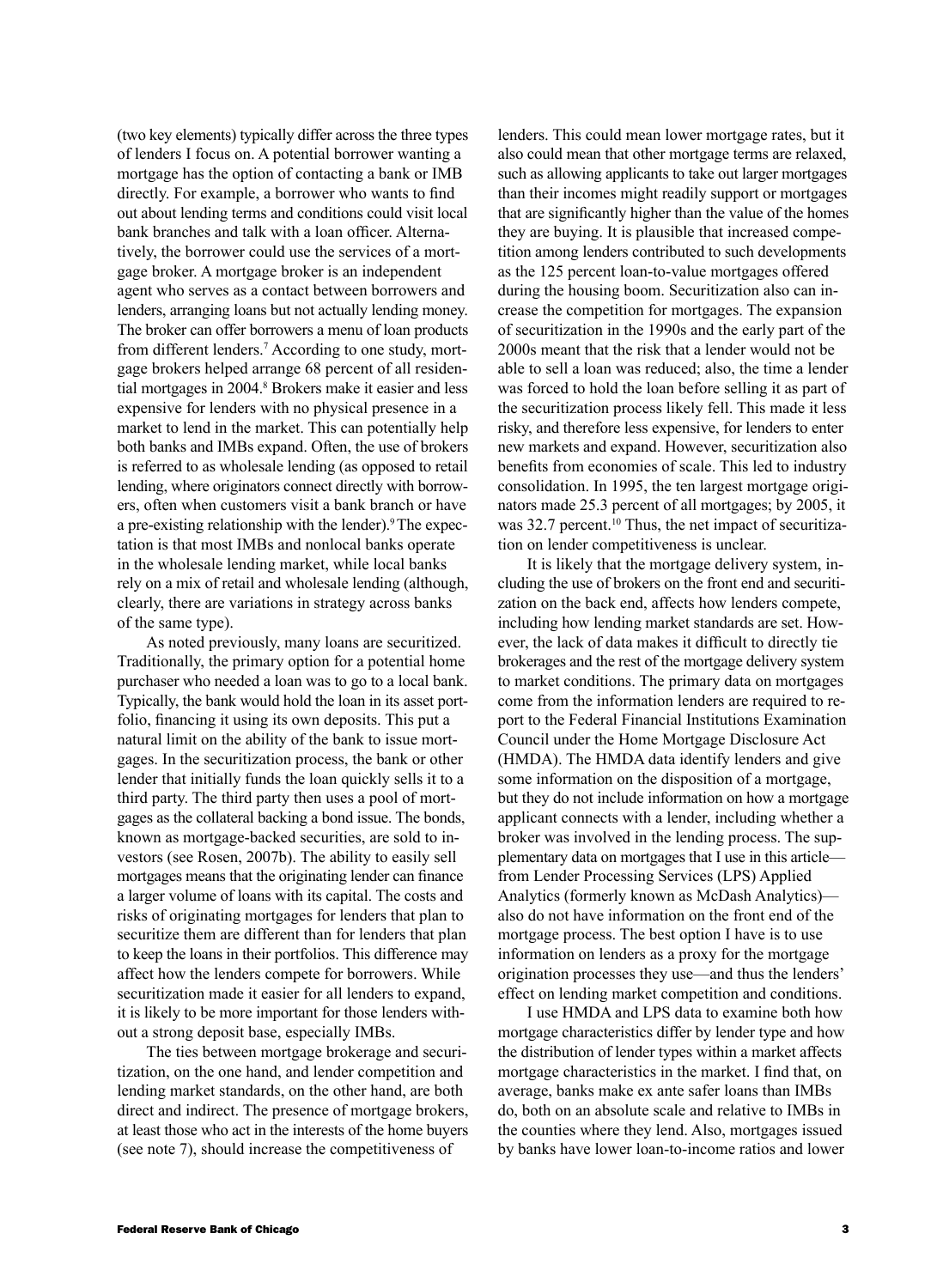loan-to-value ratios, and banks' borrowers have higher FICO (Fair Isaac Corporation) scores.<sup>11</sup> Among banks, I find that local banks make safer loans than nonlocal banks do, with nonlocal banks falling between local banks and IMBs.

I examine how the shift in lending in a market from one type of lender to another affects all the lenders in a market. This gives an indication of whether lender type affects how a firm competes. If lender type does not matter, then the shift in lending should have no impact. I find that a shift in lending toward a particular type of lender is associated with a larger change in lending standards at that type of lender than at other types of lenders. The interesting thing is that when a particular category of lender increases its share in a local mortgage market, that category of lender makes mortgages with higher loan risk, but to borrowers who are, on average, of higher quality. For example, when the mortgage share of local banks in a market increases, those banks issue mortgages with higher loan-to-income and loan-to-value ratios (higher loan risk), but to borrowers with higher FICO scores (lower borrower risk). The impact of a change in the share of mortgages issued by a particular type of lender on other types of lenders is much weaker. So, for example, a shift in the share of mortgages issued from local banks to IMBs has a generally insignificant impact on loan standards at nonlocal banks.

I also examine whether large metropolitan areas are different from less densely populated areas. Separating counties (markets) into those in large metropolitan statistical areas (MSAs) and those in small MSAs,<sup>12</sup> I find that the impact of an increase in the share of a particular category of lender on that category's lending standards is weaker in the large-MSA counties than in the small-MSA counties.

## Data

The primary source of mortgage data that I use comes from information that lenders are required to report under the Home Mortgage Disclosure Act. HMDA mandates that lenders report data for the vast majority of mortgage applications.13 For each application, the HMDA data provide the name of the lender, its type, and loan information, including the location of the borrower. Lenders are required to report information on all types of residential mortgages, including loans used for purchases of single-family homes, loans used for purchases of multifamily dwellings, loans to refinance existing mortgages, and loans for home improvement. To make the comparisons in this article as revealing as possible, I restrict the sample to loans used for purchases of single-family homes and, within

single-family loans, drop both second mortgages and home equity lines.<sup>14</sup> For most of the analysis, I separate lenders by whether or not they also take deposits. Institutions that both make loans and take deposits are regulated and chartered differently from those that only make loans. The deposit-taking institutions, which I generically refer to as banks, comprise commercial banks, thrift banks, and credit unions.15 I refer to the non-deposit-taking lenders as independent mortgage banks, and this category includes specialized mortgage lenders and independent finance companies.

One important drawback of the HMDA data is that a lender is classified without regard for whether the lender is the subsidiary of a different kind of institution. So, a mortgage made by a mortgage bank that is the subsidiary of a commercial bank holding company is classified by HMDA in the IMB category. Instead, I classify lenders by the type of lender that their parent organization is. This assumes that major strategic choices are made at the parent organization level. This also assumes that where a lender books a mortgage is a matter of lender policy, meaning, for example, that some parent organizations book these loans at a bank subsidiary, while others book them at a mortgage bank subsidiary.16

In this article, I use quarterly HMDA data from 1995 through 2007. During this period, total mortgages issued increased from 1995 through the third quarter of 2005 (see figure 1). However, the rate of increase was not constant. From 1995 through 1999 (the early run-up period), home purchases increase at a rate of 8.4 percent. This falls to a rate of 3.8 percent from 2000 through 2003 (the mid run-up period), before rocketing up at a rate of 11.9 percent from 2004 through the third quarter of 2005 (the late run-up period). From the fourth quarter of 2005 through 2007 (the housing bust), there is a sharp decline in home purchases. The pattern is superficially similar to the pattern in home prices, as indicated by the Federal Housing Finance Agency's (FHFA) House Price Index (HPI), also reported in figure 1.17 But home prices increased faster during the 2000–03 period than during the 1995–99 period (see, for example, Haines and Rosen, 2007, for a discussion of home price changes).

There is likely to be a difference in how banks connect with potential borrowers, depending on their presence in a market. Potential borrowers connect with a bank because of a pre-existing relationship, such as a checking or savings account. They may also walk into (or phone) one of the bank's branches. These two approaches are likely to be correlated with the bank having a physical presence (that is, a branch) in the borrower's local market. I define a mortgage as coming from a *local bank* if the lending bank has a branch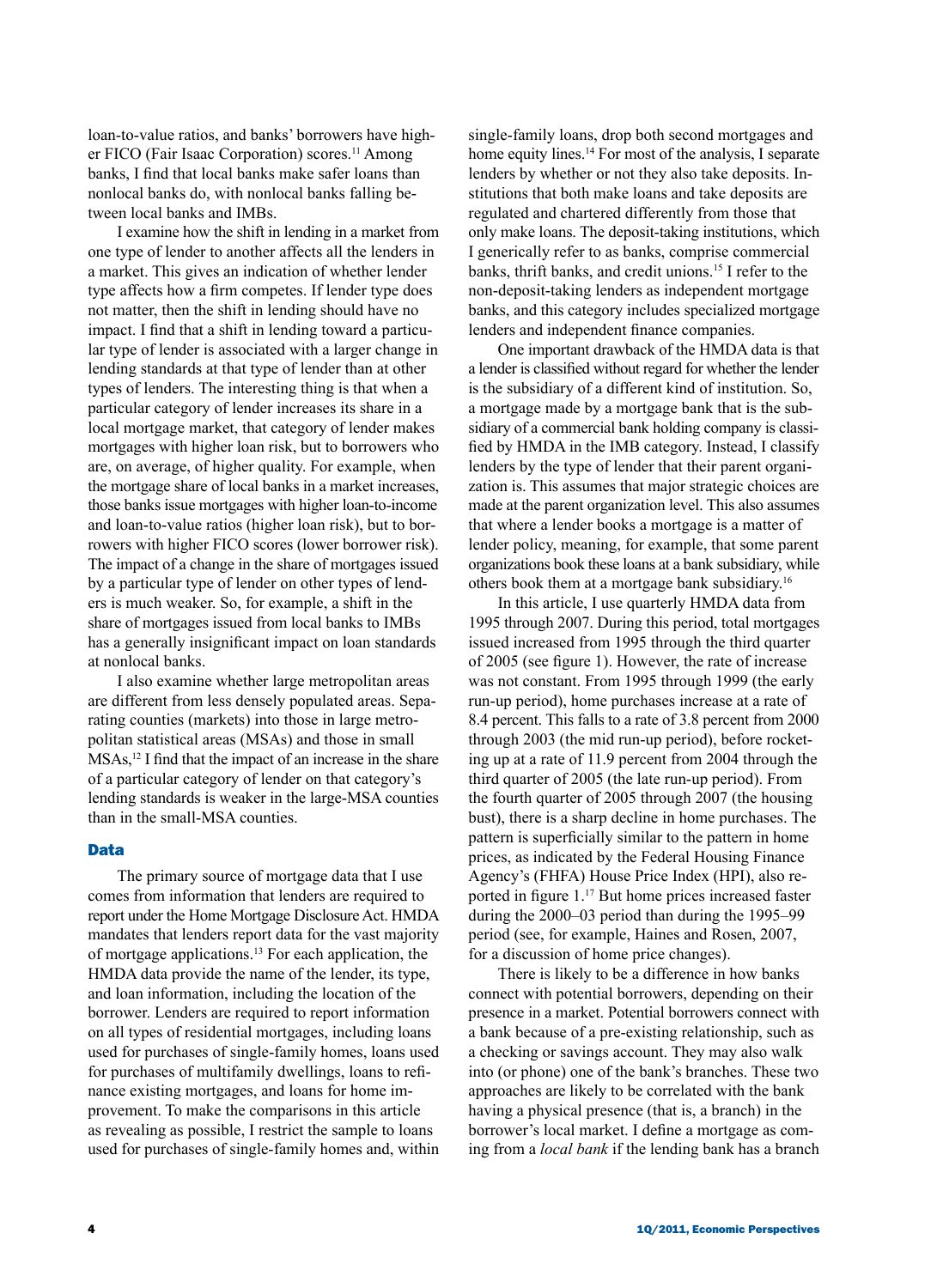



in the county where the home purchased with the mortgage is located. Alternatively, a borrower may use a mortgage broker (or an Internet equivalent) to help choose a lender. Brokers allow a bank to make mortgages without having a physical presence to attract customers. I define a mortgage as coming from a *nonlocal bank* if the lending bank has no branches in the county where the home purchased with the mortgage is located. While I do not know whether a borrower has a pre-existing relationship with a bank, walks into a branch, or uses a broker, I assume that it is more likely that a loan from a local bank is made through a branch or pre-existing relationship (that is, the retail channel). The vast majority of loans made by nonlocal banks (and IMBs) come through brokers (that is, the wholesale channel). In the entire sample, 28.46 percent of mortgages are made by local banks and 40.45 percent are made by nonlocal banks (of course, a bank can be a local bank in some markets and a nonlocal bank in other markets).<sup>18</sup>

Figure 2 shows the share of mortgages made by local banks, nonlocal banks, and IMBs over the sample period. The share of mortgages made by local banks declined steadily from 1995 through the third quarter of 2006, that is, during the period when housing prices rose and into the start of the housing bust. In the first quarter of 1995, local banks had a share of 34.26 percent of the mortgages made, but by mid-2006, this share had decreased to 23.84 percent. In 1995–99 (the early run-up period), the drop in the number of mortgages made by local banks was balanced by the rise in the number of mortgages made by nonlocal banks. But as home prices began to increase at a faster pace, the share of mortgages made by IMBs began to rise. At the start of 2000, IMBs had a share of 26.68 percent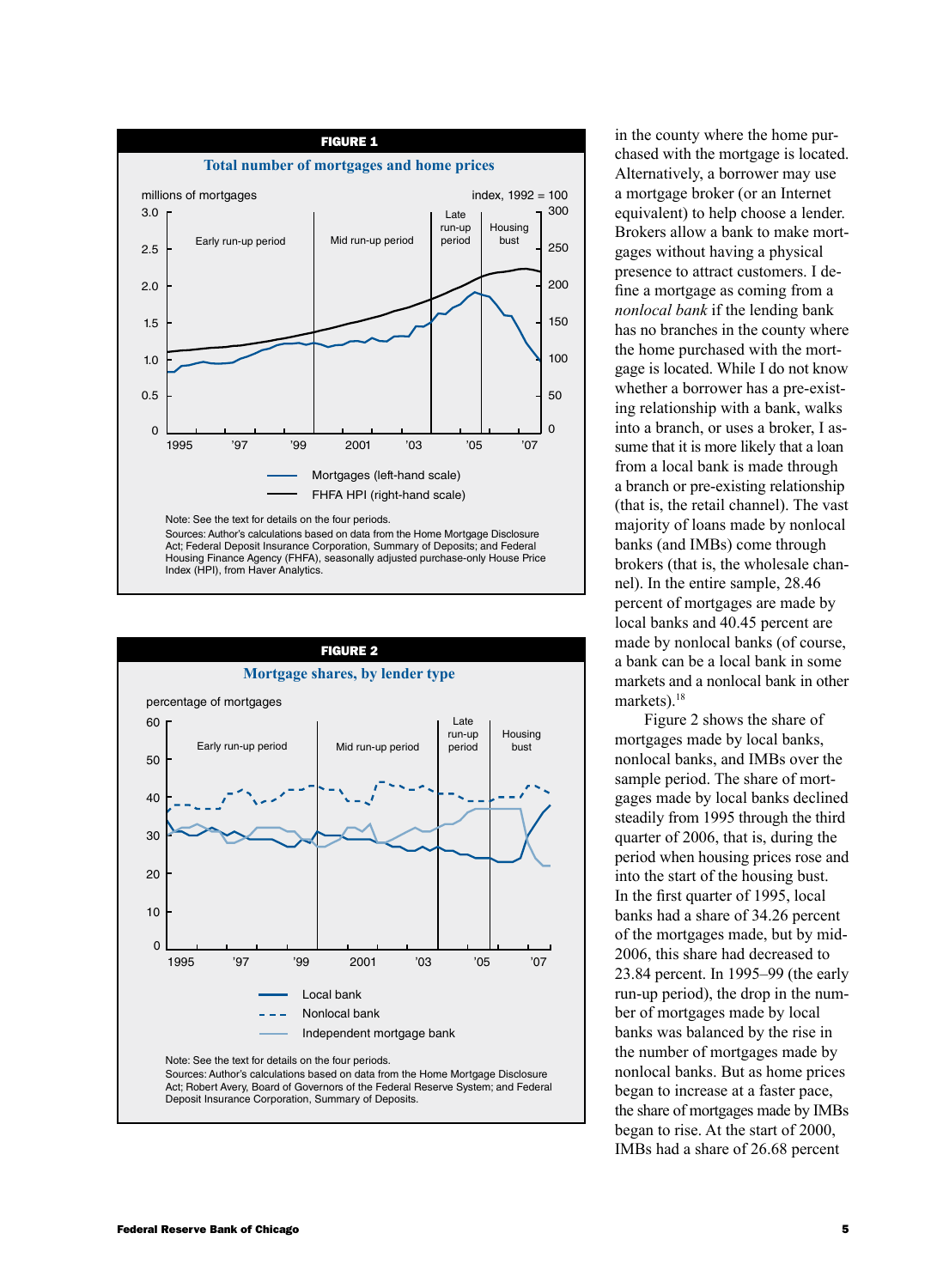of the mortgages made, but this quickly increased to 37.10 percent in the first quarter of 2005. Starting in late 2005, as home prices began to fall and private securitization markets shut down, these patterns reversed. By the end of 2007, the share of mortgages made by local banks increased to 37.90 percent, while the share of mortgages made by IMBs fell to 21.59 percent. Note that the decline in IMB share in 2006–07 is at least partially due to the failure of American Home Mortgage and several other IMBs.

Up to now, I have been examining mortgages issued by lenders. But HMDA data also include records for mortgage applications that are denied. One focus of this article is to examine how lender competition affects the characteristics of loans that are made. For the most part, I treat the denial rate as if it is a loan characteristic, viewing it as a signal of the aggregate riskiness of loans that are granted. A

lower denial rate may mean higher loan or borrower risk. To the extent that we do not perfectly observe loan and borrower risks, the denial rate can serve as a proxy for them. Figure 3 reports the percentage of mortgage applications that are denied by lender type.19 The mortgage denial rate of local banks was flat for most of the sample period, only showing the beginning of an increase when home prices fell toward the end of the sample. The mortgage denial rate of nonlocal banks dropped sharply as home prices began to rise more quickly in 2000: The denial rate fell from 40.22 percent in the second quarter of 2000 to 13.44 percent in the second quarter of 2002. The denial rate of nonlocal banks then drifted up to about 25 percent by the end of the sample, in 2007. IMBs followed a similar pattern to that of nonlocal banks, perhaps because both groups are wholesale lenders, getting most of their loans from mortgage brokers. As I noted before, while local banks may get some applicants through brokers, they can also appeal to people with whom they have a pre-existing relationship or to people who visit a local branch.

The differences in mortgage denial rates across lenders, and possibly across time, likely reflect in part differences in applicant quality. They may also result from variation in the types of mortgages that applicants want. To examine whether these differences affect the



mortgages that are granted, I need additional data. The HMDA data include information on the amount of each loan and the income of the borrower that I use to get the ratio of loan amount to income. However, to go further, I incorporate data from another source.

As I mentioned before, to supplement the HMDA data, I get information on loan details and borrower quality from LPS Applied Analytics, which collects data from a number of large loan servicers. These data include detailed information on mortgage characteristics and payments, as well as on the borrower. The LPS data contain information on the mortgage at origination and a monthly record of its status. I match the LPS data to the HMDA data. Because of data limitations, it is not possible to match an LPS observation with each HMDA record. The final merged data set matches 38.6 percent of the LPS records and 18.4 percent of the HMDA records. The matched records are broadly representative of the LPS sample. The proportion of different lender types is similar, as is the mean loanto-income ratio. However, the merged data underrepresent certain loans in the HMDA data. Because LPS Applied Analytics only gets data from a limited number of large servicers, it misses many loans kept in portfolio by smaller banks or serviced by smaller servicers. The LPS data also underrepresent subprime loans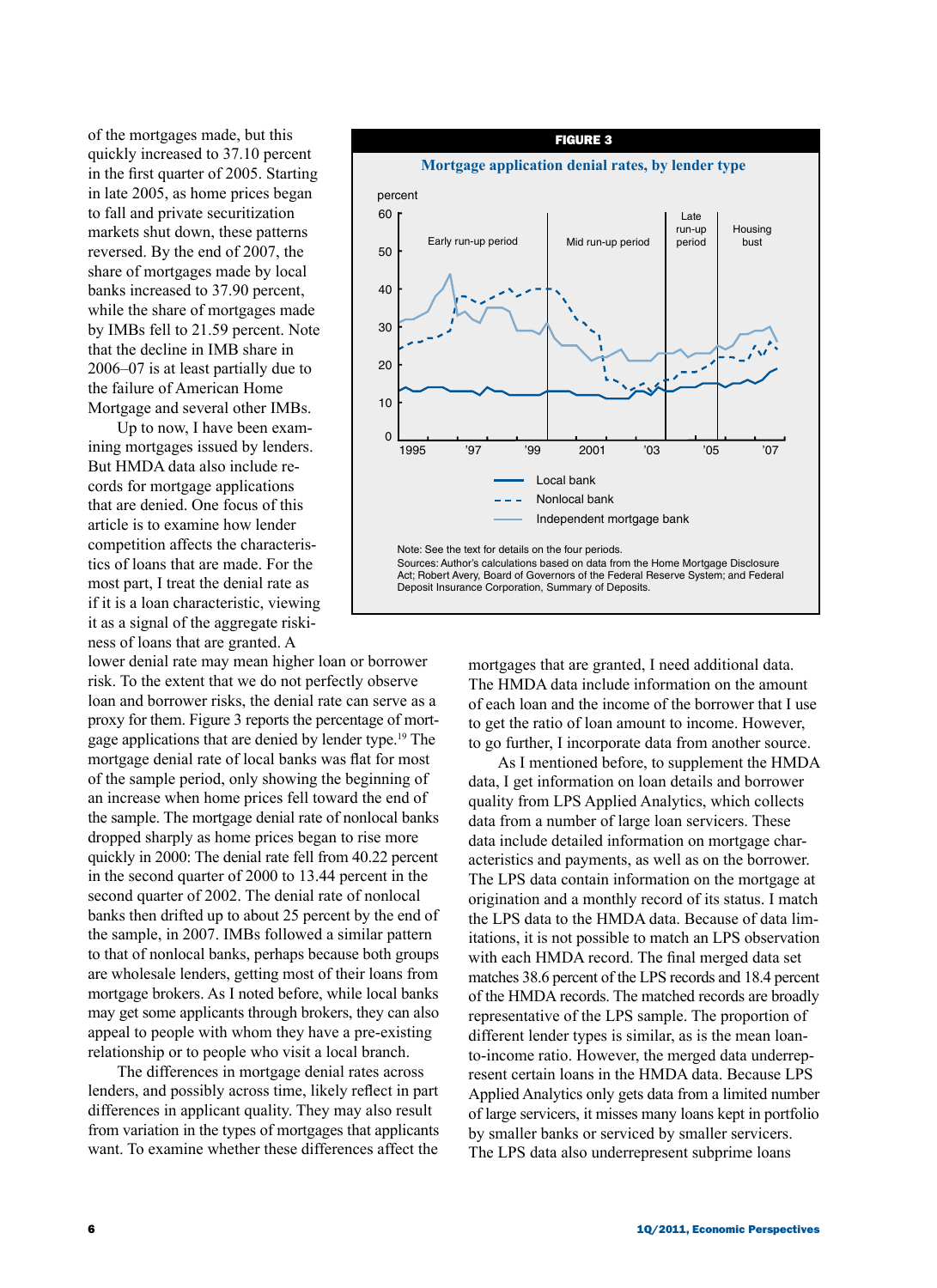(see the discussion later on this). Finally, the share of loans in HMDA data that are matched to LPS data increases over the sample period, paralleling the increased servicer coverage by LPS.

#### Differences across lender types

In this section, I present information on how various loan and borrower characteristics differ across lender types. Again, I focus on three lender types: local banks, nonlocal banks, and IMBs. Banks include all depository institutions (commercial banks, thrift banks, and credit unions); when appropriate, I discuss the different depository institutions.

The differences in mortgage characteristics across lender types are presented in three different ways in table 1. Panel A of table 1 presents full sample means. For each variable, I take the mean for each quarter of the sample period. The mean and standard deviation of the quarterly means are reported in panel A. I take the mean of quarterly means rather than the mean of the entire sample because the number of loans increases over time, and I do not want the means to overweight the latter part of the sample. One issue with using these means to compare lender types is that lender types are not uniformly distributed across markets. As a control for this, I take the average of each variable for each local market in each quarter, using counties as local markets. Panel B of table 1 reports the average difference between the local market average for a lender type and that market's average for all lenders. This is informative about how loans differ across lender types. For example, the proportion of fixed-rate mortgages (FRMs)<sup>20</sup> at local banks is 77.17 percent, which is 0.29 percentage points lower than the average proportion of fixed-rate mortgages at all lenders (seventh row in panel A). Does this mean that local banks give too few fixed-rate mortgages? Not necessarily. As shown in panel B (sixth row), local banks give 2.45 percentage points more fixed-rate mortgages than the average of lenders in the markets they are in. This suggests that lenders in markets with many local banks issued a smaller percentage of fixed-rate mortgages than did lenders in other markets. Finally, as figure 1 (p. 5) shows, the sample period includes a period of increasing sales and prices followed by a period of declining sales and prices. Rather than chart every variable, I report the sample averages for three interesting quarters in panel C of table 1. I show the values in the first period a variable is in the sample; the fourth quarter of 2004, to reflect the peak of sales and prices; and the fourth quarter of 2007, to observe the effects of the declining sales and prices. In general, the three different ways of looking at the data indicate the same patterns, but I discuss them in more detail when they do not.

I use the data in table 1 to examine how mortgage characteristics differ by lender type. In doing this, it is useful to divide mortgage characteristics roughly into three groups. The first is loan risk. These are the features that have to do with risk introduced by the size of the mortgage. The second is borrower quality. These characteristics measure the risk of the borrower more than the mortgage itself. There will be some overlap in the first two groups. Finally, I include some variables that are likely to be more weakly correlated to loan or borrower risk.

The first characteristic is the ratio of the loan amount to the borrower's income. Borrowers with a larger loan relative to income, all else being equal, are more likely to have trouble paying their mortgages. To measure the loan-to-income ratio, I divide the amount of the loan by the borrower's reported income from the HMDA  $data.<sup>21</sup>$  Figure 4 (p. 10) charts this ratio for the three types of lenders over the sample period. Several things are apparent from the data. On average, IMBs lend more per dollar of income than banks do (see also table 1, panel A, second row). While not shown in the figure, mortgages issued by thrift banks have a higher average loan-to-income ratio than do mortgages issued by commercial banks, and the mortgages made by credit unions have the lowest ratio of all lender types. The raw averages across the types of banks (table 1, panel A, second row) indicate that local and nonlocal banks lend the same amount as a fraction of borrower income that is, 2.31. But, mortgages issued by local banks have a loan-to-income ratio (table 1, panel B, first row) that is 0.07 (7 percentage points) lower than the average of lenders in the markets they are in, while mortgages from nonlocal banks have a ratio that is only 0.02 lower, with the difference between 0.07 and 0.02 being statistically significant. This would arise if local banks had made a lot of mortgages in markets where the loan-toincome ratio was higher than in those markets where nonlocal banks made a lot of mortgages, so that the 2.31 loan-to-income ratio for local banks is 0.07 below the average of lenders in their markets, while the 2.31 ratio for nonlocal banks is only 0.02 below the average of lenders in their markets. The loan-to-income ratio for all lenders rose significantly over the sample period, from 2.08 in the first quarter of 1995 to 2.61 in the last quarter of 2007 (table 1, panel C, second row). The rate of increase of the loan-to-income ratio was fastest from 2000 through 2004, precisely when home prices were rising most quickly (see figure 4, p. 10).

A second measure of loan risk is the loan-tovalue ratio (table 1, panel A, third row), available from the LPS data. This is the ratio of the mortgage amount to the appraised value of the home.<sup>22</sup> The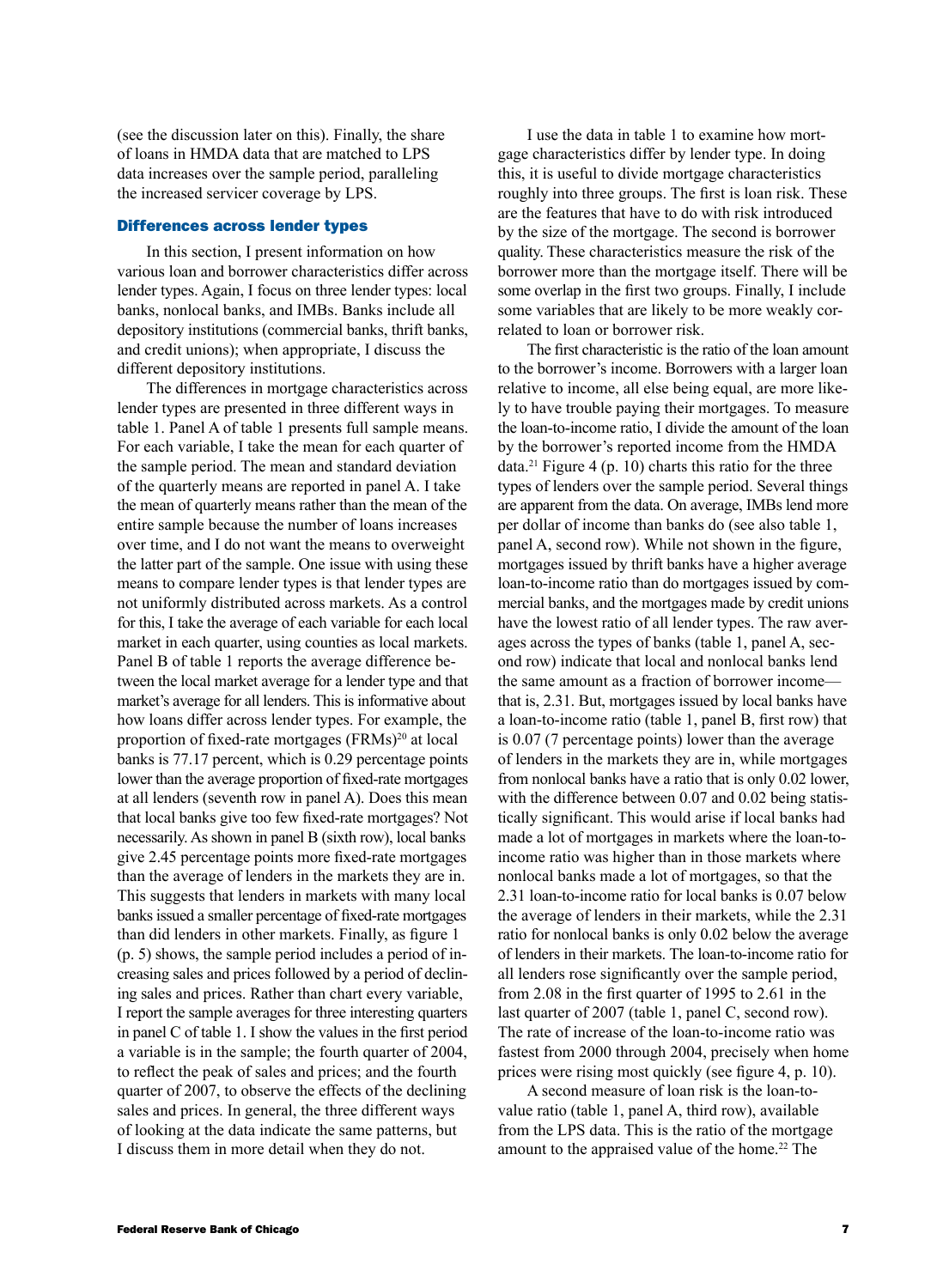| A. Means                            |                 |                            |                                          |                                           |                                                    |                              |               | Independent                                             |
|-------------------------------------|-----------------|----------------------------|------------------------------------------|-------------------------------------------|----------------------------------------------------|------------------------------|---------------|---------------------------------------------------------|
|                                     |                 | All lenders                |                                          | Local banks                               |                                                    | Nonlocal banks               |               | mortgage banks                                          |
|                                     | Mean            | Standard<br>deviation      | Mean                                     | Standard<br>deviation                     |                                                    | Standard<br>deviation        |               | Standard<br>deviation                                   |
|                                     |                 |                            |                                          |                                           | Mean                                               |                              | Mean          |                                                         |
| Lender share                        |                 |                            |                                          | 3.12                                      |                                                    |                              | 31.10         |                                                         |
| Loan-to-income ratio                | 2.35            |                            |                                          | 0.22<br>2.32                              |                                                    | 2.06<br>0.16                 | 2.42<br>84.72 |                                                         |
| Loan-to-value ratio                 | 83.07           |                            |                                          |                                           |                                                    | 2.44                         |               |                                                         |
| FICO score                          | 707.6           | 0.78<br>0.88<br>0.9        | 28.46<br>2.31<br>81.03<br>715.7          | 5.14                                      | $45.37$<br>$45.37$<br>$45.37$<br>$45.37$<br>$60.0$ | 6.11                         | 699.2         |                                                         |
| Loan denial rate                    | 24.23           | 0.060                      |                                          | 0.018                                     |                                                    | 0.096                        | 28.06         |                                                         |
| Subprime share                      | 2.61<br>77.46   | 2<br>27000 275<br>2700 275 | $77.17$<br>7.17                          | 2.81                                      | 26.97<br>2.99<br>76.44                             | 3.22                         | 2.29<br>79.32 |                                                         |
| Fixed-rate mortgage share           |                 |                            |                                          | 10.90                                     |                                                    | 12.77                        |               |                                                         |
| Jumbo share                         | 8.20            |                            |                                          | 3.94                                      | 8.47                                               | 2.46                         | 5.87          |                                                         |
| Portfolio share                     | 8.22            |                            | $10.20$<br>$14.09$<br>$26.81$<br>$65.81$ | 5.75                                      | 7.23                                               | 2.73                         | 3.81          |                                                         |
| Private share                       | 23.20           |                            |                                          | 6.65                                      | 19.66<br>73.11                                     | 7.69                         | 28.91         |                                                         |
| Government share                    | 68.58           |                            |                                          | 8.36                                      |                                                    | 8.05                         | 67.29         | $0.068$ $0.068$ $0.078$ $0.078$ $0.078$ $0.078$ $0.078$ |
| Unemployment rate                   | 4.72            |                            |                                          |                                           |                                                    |                              |               |                                                         |
| Income per capita                   | 35,329          | 1,450                      |                                          |                                           |                                                    |                              |               |                                                         |
| <b>B. Within-county differences</b> |                 |                            |                                          |                                           |                                                    | Independent                  |               |                                                         |
|                                     |                 | Local banks                |                                          | Nonlocal banks                            |                                                    | mortgage banks               |               |                                                         |
|                                     |                 | Standard                   |                                          | Standard                                  |                                                    | Standard                     |               |                                                         |
|                                     | Mean            | deviation                  | Mean                                     | deviation                                 | Mean                                               | deviation                    |               |                                                         |
| Loan-to-income ratio                | $-0.07$         | 0.03                       |                                          |                                           |                                                    |                              |               |                                                         |
| Loan-to-value ratio                 |                 | 0.47                       |                                          |                                           |                                                    |                              |               |                                                         |
| FICO score                          | $-2.44$<br>8.45 | 3.61                       | $-0.05$<br>$-0.12$<br>$-1.12$            |                                           |                                                    |                              |               |                                                         |
| Loan denial rate                    | $-5.41$         | 0.96                       | $0.16$<br>$0.76$<br>$-1.50$              | 0<br>0<br>0<br>0 0 1 0 0 0<br>0 0 1 0 0 0 |                                                    | 8554886<br>2544886<br>254488 |               |                                                         |
| Subprime share                      | $-0.81$         |                            |                                          |                                           |                                                    |                              |               |                                                         |
| Fixed-rate mortgage share           | $2.45$<br>0.53  | $1.07$<br>2.68             |                                          |                                           |                                                    |                              |               |                                                         |
| Jumbo share                         |                 | 0.005                      | 0.32                                     | 0.002                                     |                                                    |                              |               |                                                         |
| Portfolio share                     | 4.49            | 3.47                       | $-0.27$                                  | 1.54                                      |                                                    | 2.50<br>7.50<br>7.7          |               |                                                         |
| Private share                       | $-1.95$         | 2.89                       | $-2.98$                                  | 4.63                                      | $8.03$<br>$4.12$                                   |                              |               |                                                         |
| Government share                    | $-3.33$         | 3.91                       | 3.37                                     | 4.67                                      |                                                    |                              |               |                                                         |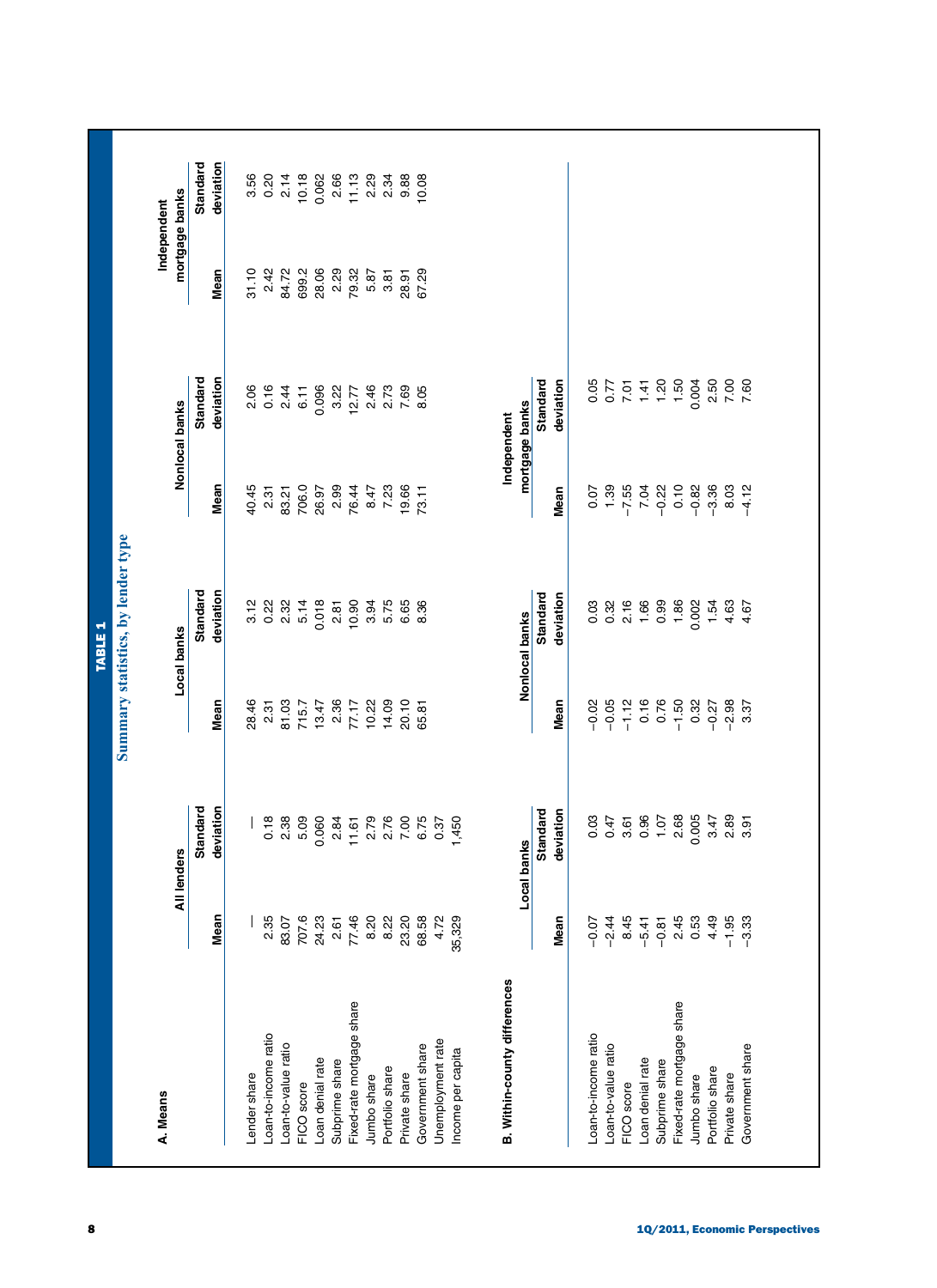|                                                                                                                                                                                                                                                                                                                                                                                                                                                                                                                                                                                                                                                                                                                                                                                                                                                                                                                                                                                                                           |           |             |             |                 |             | <b>TABLE 1 (CONTINUED)</b>         |           |                |         |                                                                                                                                                                                                                                                                                                                                                                                                                                                                                   |                            |         |
|---------------------------------------------------------------------------------------------------------------------------------------------------------------------------------------------------------------------------------------------------------------------------------------------------------------------------------------------------------------------------------------------------------------------------------------------------------------------------------------------------------------------------------------------------------------------------------------------------------------------------------------------------------------------------------------------------------------------------------------------------------------------------------------------------------------------------------------------------------------------------------------------------------------------------------------------------------------------------------------------------------------------------|-----------|-------------|-------------|-----------------|-------------|------------------------------------|-----------|----------------|---------|-----------------------------------------------------------------------------------------------------------------------------------------------------------------------------------------------------------------------------------------------------------------------------------------------------------------------------------------------------------------------------------------------------------------------------------------------------------------------------------|----------------------------|---------|
|                                                                                                                                                                                                                                                                                                                                                                                                                                                                                                                                                                                                                                                                                                                                                                                                                                                                                                                                                                                                                           |           |             |             |                 |             | Summary statistics, by lender type |           |                |         |                                                                                                                                                                                                                                                                                                                                                                                                                                                                                   |                            |         |
| C. Values for selected quarters                                                                                                                                                                                                                                                                                                                                                                                                                                                                                                                                                                                                                                                                                                                                                                                                                                                                                                                                                                                           |           |             |             |                 |             |                                    |           |                |         |                                                                                                                                                                                                                                                                                                                                                                                                                                                                                   |                            |         |
|                                                                                                                                                                                                                                                                                                                                                                                                                                                                                                                                                                                                                                                                                                                                                                                                                                                                                                                                                                                                                           |           | All lenders |             |                 | Local banks |                                    |           | Nonlocal banks |         |                                                                                                                                                                                                                                                                                                                                                                                                                                                                                   | Independent mortgage banks |         |
|                                                                                                                                                                                                                                                                                                                                                                                                                                                                                                                                                                                                                                                                                                                                                                                                                                                                                                                                                                                                                           | 1995: Q1ª | 2004:04     | 007:Q4<br>N | 1995: Q1ª       | 2004:04     | 2007:04                            | 1995: Q1ª | 2004:04        | 2007:04 | 1995: Q1ª                                                                                                                                                                                                                                                                                                                                                                                                                                                                         | 2004:Q4                    | 2007:04 |
| Lender share                                                                                                                                                                                                                                                                                                                                                                                                                                                                                                                                                                                                                                                                                                                                                                                                                                                                                                                                                                                                              |           |             |             | 34.25           | 26.22       | 37.90                              | 36.21     | 40.99          | 40.52   | 29.54                                                                                                                                                                                                                                                                                                                                                                                                                                                                             | 32.79                      | 21.59   |
| Loan-to-income ratio                                                                                                                                                                                                                                                                                                                                                                                                                                                                                                                                                                                                                                                                                                                                                                                                                                                                                                                                                                                                      | 2.08      | 2.60        | 2.61        | 1.99            | 2.61        | 2.59                               | 2.10      | 2.51           | 2.55    | $\frac{1}{2}$                                                                                                                                                                                                                                                                                                                                                                                                                                                                     | 2.74                       | 2.75    |
| Loan-to-value ratio                                                                                                                                                                                                                                                                                                                                                                                                                                                                                                                                                                                                                                                                                                                                                                                                                                                                                                                                                                                                       | 87.22     | 79.46       | 81.96       | 85.36           | 77.33       | 79.34                              | 87.42     | 79.49          | 82.79   | 87.97                                                                                                                                                                                                                                                                                                                                                                                                                                                                             | 81.71                      | 84.89   |
| FICO score                                                                                                                                                                                                                                                                                                                                                                                                                                                                                                                                                                                                                                                                                                                                                                                                                                                                                                                                                                                                                | 698.46    | 709.63      | 715.40      | 712.57          | 717.13      | 23.62                              | 703.72    | 709.76         | 712.78  | 666.83                                                                                                                                                                                                                                                                                                                                                                                                                                                                            | 700.39                     | 705.23  |
| Loan denial rate                                                                                                                                                                                                                                                                                                                                                                                                                                                                                                                                                                                                                                                                                                                                                                                                                                                                                                                                                                                                          | 27.58     | 18.36       | 22.55       | 15.33           | 13.31       | 18.55                              | 28.31     | 17.90          | 23.57   | 37.29                                                                                                                                                                                                                                                                                                                                                                                                                                                                             | 21.98                      | 26.64   |
| Subprime share                                                                                                                                                                                                                                                                                                                                                                                                                                                                                                                                                                                                                                                                                                                                                                                                                                                                                                                                                                                                            | 0.09      | 8.30        | 0.66        | $\overline{11}$ | 7.55        | 0.25                               | 0.04      | 8.55           | 0.98    | $\overline{11}$                                                                                                                                                                                                                                                                                                                                                                                                                                                                   | 8.71                       | 0.74    |
| Fixed-rate mortgage share                                                                                                                                                                                                                                                                                                                                                                                                                                                                                                                                                                                                                                                                                                                                                                                                                                                                                                                                                                                                 | 61.50     | 56.59       | 89.19       | 59.22           | 55.14       | 87.07                              | 59.66     | 55.31          | 88.60   | 63.81                                                                                                                                                                                                                                                                                                                                                                                                                                                                             | 60.13                      | 94.00   |
| Jumbo share                                                                                                                                                                                                                                                                                                                                                                                                                                                                                                                                                                                                                                                                                                                                                                                                                                                                                                                                                                                                               | 4.87      | 14.21       | 5.61        | 6.18            | 18.26       | 8.70                               | 6.05      | 13.27          | 4.97    | 3.49                                                                                                                                                                                                                                                                                                                                                                                                                                                                              | 11.31                      | 1.52    |
| Portfolio share                                                                                                                                                                                                                                                                                                                                                                                                                                                                                                                                                                                                                                                                                                                                                                                                                                                                                                                                                                                                           | 9.61      | 9.37        | 7.75        | 18.68           | 16.25       | 5.21                               | 9.69      | 7.55           | 4.43    | 5.77                                                                                                                                                                                                                                                                                                                                                                                                                                                                              | 4.76                       | 1.37    |
| Private share                                                                                                                                                                                                                                                                                                                                                                                                                                                                                                                                                                                                                                                                                                                                                                                                                                                                                                                                                                                                             | 30.03     | 33.17       | 8.24        | 23.40           | 33.05       | <del>ا ۱ـ</del>                    | 22.69     | 33.95          | 7.74    | 37.35                                                                                                                                                                                                                                                                                                                                                                                                                                                                             | 32.12                      | 12.92   |
| Government share                                                                                                                                                                                                                                                                                                                                                                                                                                                                                                                                                                                                                                                                                                                                                                                                                                                                                                                                                                                                          | 60.36     | 57.46       | 84.00       | 57.92           | 50.70       | 78.68                              | 67.62     | 58.50          | 87.83   | 56.89                                                                                                                                                                                                                                                                                                                                                                                                                                                                             | 63.12                      | 85.71   |
| are in the text. Where possible, the statistics in the "all lenders" columns are for all Mortgage Disclosure Act (HMDA) observations, while all other statistics are for observations in the Federal Reserve Bank of<br>Federal Deposit Insurance Corporation, Summary of Deposits; Missouri Census Data Center, MABLE/Geocorr2K: Geographic Correspondence Engine with Census 2000 Geography; U.S. Bureau of Economic<br>Sources: Author's calculations based on data from the Home Mortgage Disclosure Act; Lender Processing Services (LPS) Applied Analytics; Robert Avery, Board of Governors of the Federal Reserve System;<br>Analysis from Haver Analytics; and U.S. Bureau of Labor Statistics from Haver Analytics<br>Votes: All values are in percent except those for loan-to-incom<br>Chicago data set that merges the HMDA data and the Lender<br>for the period 1995-2007 (except for FICO score, which starts<br>A and C, certain shares may not total because of rounding.<br>FICO score is for 1997:Q1. |           |             |             |                 |             |                                    |           |                |         | Processing Services (LPS) Applied Analytics data. The means and standard deviations are derived from the average of quarterly means in local markets<br>in 1997). Panel B reports the average difference between the local market average for a lender type and that market's average for all lenders. In panels<br>ne ratio: FICO score, which indicates the Fair Isaac Corporation credit score; and income per capita, which is in dollars. Full definitions for the variables |                            |         |

average loan-to-value ratio for all lenders is 83.07 percent (table 1, panel A, third row), and it decreases significantly over the sample period (table 1, panel C, third row). As with many of the other indicators, the loan-to-value ratio suggests that IMBs are making the riskiest loans and local banks are making the safest ones. Panel B of table 1 (second row) shows that mortgages issued by local banks have a loan-to-value ratio 2.44 percentage points below the average of lenders in their mar kets, while mortgages issued by IMBs have a loan-to-value ratio 1.39 percentage points above the average of lenders in their markets.

The FICO score (table 1, panel A, fourth row) is intended to provide a broad-based measure of borrower quality. It includes infor mation from the borrower's other loans, credit history, and other relevant factors. The FICO score is com monly used to evaluate whether to grant mortgages and other forms of consumer credit. It ranges from 300 through 850, with a higher score representing a safer borrower. I use the FICO score at loan origination as another measure of borrower quality. The LPS data report the FICO score starting in 1997. As with the loan-to-income ratio, these scores indicate that borrowers with mortgages from IMBs are riskiest, since they have the lowest average FICO scores, and borrowers with mortgages from local banks are the safest, since they have the highest average FICO scores (table 1, panel A, fourth row, and panel B, third row). In contrast to the loanto-income ratio, however, FICO scores indicate that borrowers got safer over time. The average FICO score rose from 698.5 at the start of 1997 to 715.4 at the end of 2007 (table 1, panel C, fourth row); this trend is also noted by Bhardwaj and Sengupta (2010) for subprime mortgages. The differences between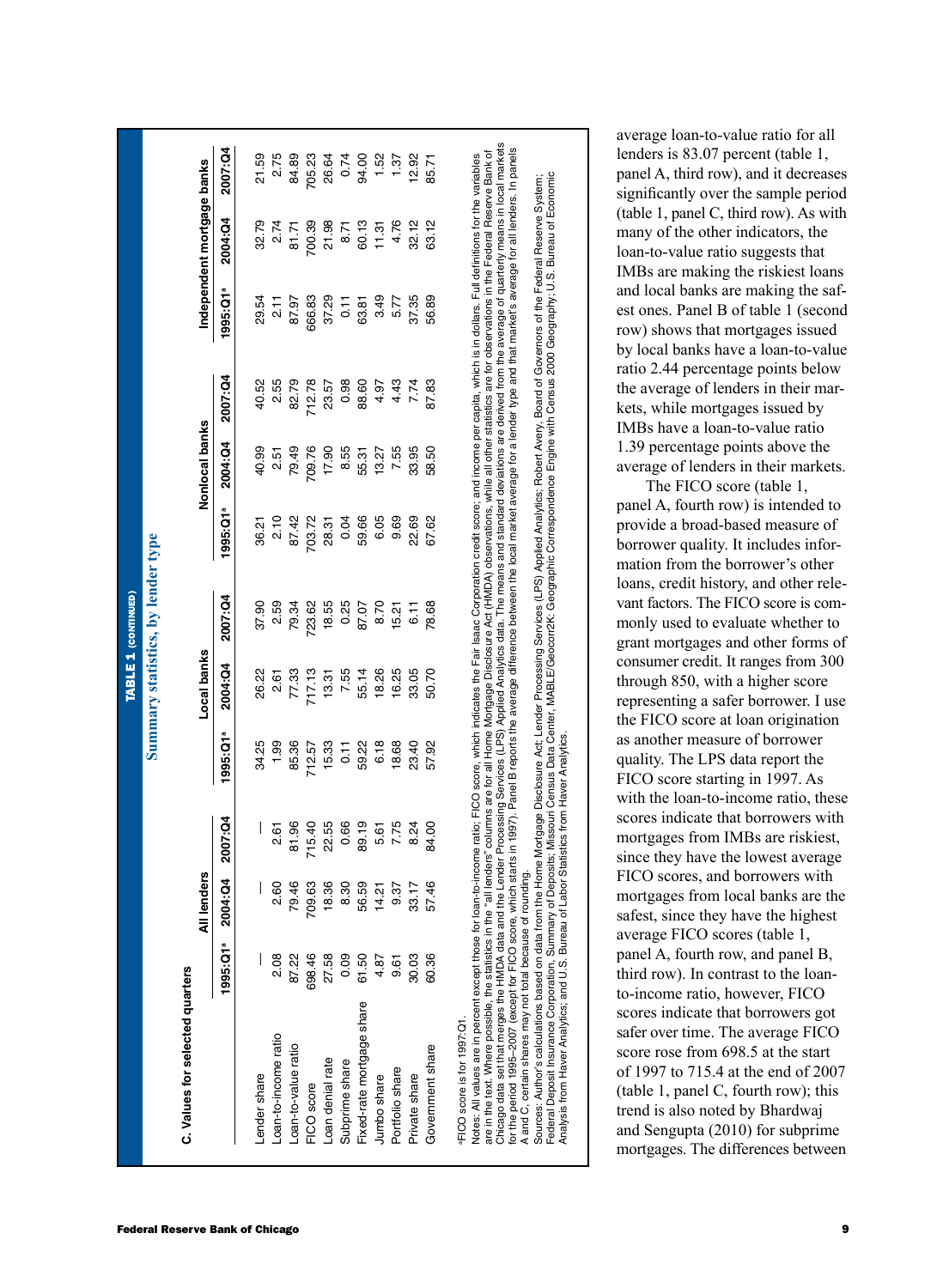the trends for the loan-to-income ratio and FICO score could reflect the difference between the risk of the *mortgage* and the risk of the *borrower* prior to getting the mortgage.

The LPS data also contain an indicator of whether a loan is considered subprime (that is, loans graded "B" or "C," as opposed to loans graded "A," which are of prime quality). As noted previously, the LPS sample underrepresents subprime loans. LPS data cover about 58 percent of all loans at the end of the sample period, in 2007, but they only cover 33 percent of subprime loans. Thus, the shares of subprime lending in the data I use should be roughly doubled to get the share of subprime lending overall. However, the number of subprime loans in the LPS data with respect to the number of subprime loans in mortgage-backed securities is relatively constant over time. Thus, while there are too few subprime loans in the LPS sample, there is no reason to believe that

percentage changes in subprime loans in the LPS data do not reflect the overall changes in subprime lending.

A mortgage is often classified as subprime because of the low credit quality of the borrower (it also could reflect the size of a mortgage relative to the borrower's ability to repay). Over the entire sample period, IMBs issued fewer subprime mortgages than banks did (table 1, panel A, sixth row, p. 8). Examining subprime lending over time, I notice some interesting patterns. As illustrated in figure 5, from 1995 through 2001 there was little subprime lending at any type of lender. Nonlocal banks started making a significant number of subprime mortgages in 2002. IMBs did not start making a significant number of these loans until 2004, but when they did, subprime mortgages went from 1 percent of their business to 8 percent in just six months. IMBs seemed to use subprime loans to expand, while nonlocal banks added subprime lending at a time when their share of lending was declining (see figure 2, p. 5). Thus, subprime lending may have played a different role at the two types of lenders. When the housing market started to have troubles in 2005, IMBs were the fastest to withdraw from the subprime mortgage market. This is consistent with IMBs being more flexible than other types of lenders.



The measures of loan risk and borrower quality generally indicate that borrowers with mortgages from IMBs are riskier than those with mortgages from banks; in addition, borrowers with mortgages from local banks generally seem safer than those with mortgages from nonlocal banks. There is evidence that the riskiness of borrowers rose during the sample period, with the largest increases during 2000–04, when home prices were also increasing at their fastest rate (see, for example, figures 4 and 5).

I next turn to examining other mortgage features. Mortgages come in many types, but I separate them in two ways. First, I split fixed-rate mortgages from adjustable-rate mortgages (ARMs).<sup>23</sup> On average, over threequarters of all mortgages had fixed rates, but this share moved around as mortgage rates and market conditions changed over the sample period. More borrowers chose fixed-rate mortgages when the yield curve was shallow or inverted relative to when it was steep.<sup>24</sup> The proportion of fixed-rate mortgages rose from 61.50 percent in the first quarter of 1995 to 95.28 percent in the third quarter of 1998; it edged down to 95.06 percent in the first quarter of 2001, before falling to 56.52 percent in the second quarter of 2005. At that point, mortgage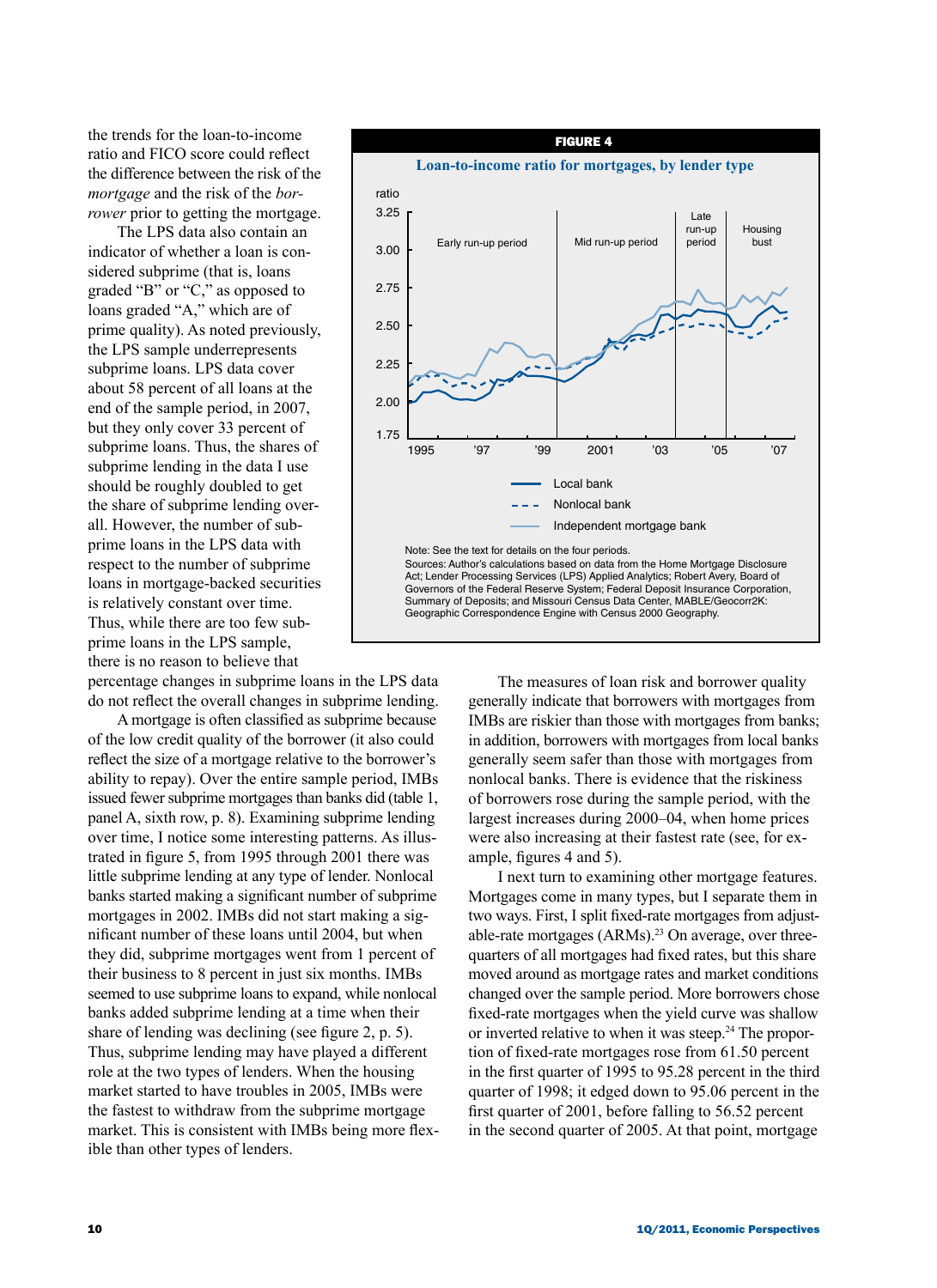

market conditions made it more difficult for borrowers to qualify for adjustable-rate mortgages, and the proportion of fixed-rate mortgages increased to 89.19 percent by the end of 2007 (table 1, panel C, seventh row, p. 9).

I also examine the share of so-called jumbo loans. Fannie Mae and Freddie Mac were government-sponsored enterprises (GSEs) that purchased loans from lenders prior to securitizing them.25 Fannie and Freddie could only buy loans equal to or less than a given size, known as the conforming loan limit; this limit ranged from \$203,150 at the start of the sample, in 1995, to \$417,000 at the end of the sample, in  $2007<sup>26</sup>$  Loans that otherwise are of prime quality but are larger than the conforming loan limit are known as jumbo loans. For much, if not all, of the sample period, jumbo loans were more difficult to securitize than conforming loans. Thus, they were more likely to be kept in a lender's portfolio. This may make it unsurprising that local banks made the largest share of jumbo mortgages (table 1, panel A, eighth row, p. 8).

As indicated in the prior paragraph, lenders were able to sell certain mortgages to Fannie Mae and Freddie Mac. In general, a lender had three options when it issued a mortgage. It could hold the mortgage

in its portfolio. It could sell the mortgage to a GSE or have the mortgage guaranteed by a government agency (such as Ginnie Mae<sup>27</sup>) prior to selling the mortgage into securitization. Or it could sell the loan to a private financial intermediary, often as a prelude to securitization. Since the selling process can take time, I use the status of the mortgage 24 months after origination as my measure of whether it is held in portfolio, securitized with a GSE or government guarantee, or sold to a private firm.28 My measure may introduce a bias because a mortgage is more likely to end up at one of the large servicers in the LPS data if it is securitized. The evidence on loan sales and securitization is likely to be indicative of differences across the types of lenders, but not of the true levels of where mortgages are held. Not surprisingly, local banks hold a greater percentage of their mortgages in portfolio and, in total, sell a lower percentage of their mortgages than nonlocal banks and IMBs (table 1,

panel A, ninth, tenth, and eleventh rows, p. 8). The government share, which comprises mortgages securitized with a GSE or government guarantee, is highest at nonlocal banks (table 1, panel A, eleventh row, p. 8).

The loan characteristic variables are consistent with local banks making safer loans than other types of lenders. This may be because they have a different business model for mortgages, as evidenced by the fact that they keep a larger share of these loans in their portfolios. The data on borrower quality and loan characteristics suggest systematic differences across lender types.

# Impact of lender types on local market lending standards

In this section, I extend the examination of whether mortgage lending and mortgage terms in a local market are related to the types of lenders in that market. In the previous section, I showed that mortgage lending standards are correlated with the market shares of different types of lenders. But the simple statistics do not allow us to determine whether the presence of one type of lender affects the mortgages offered by other types of lenders. Here, I use a regression model to tease this out.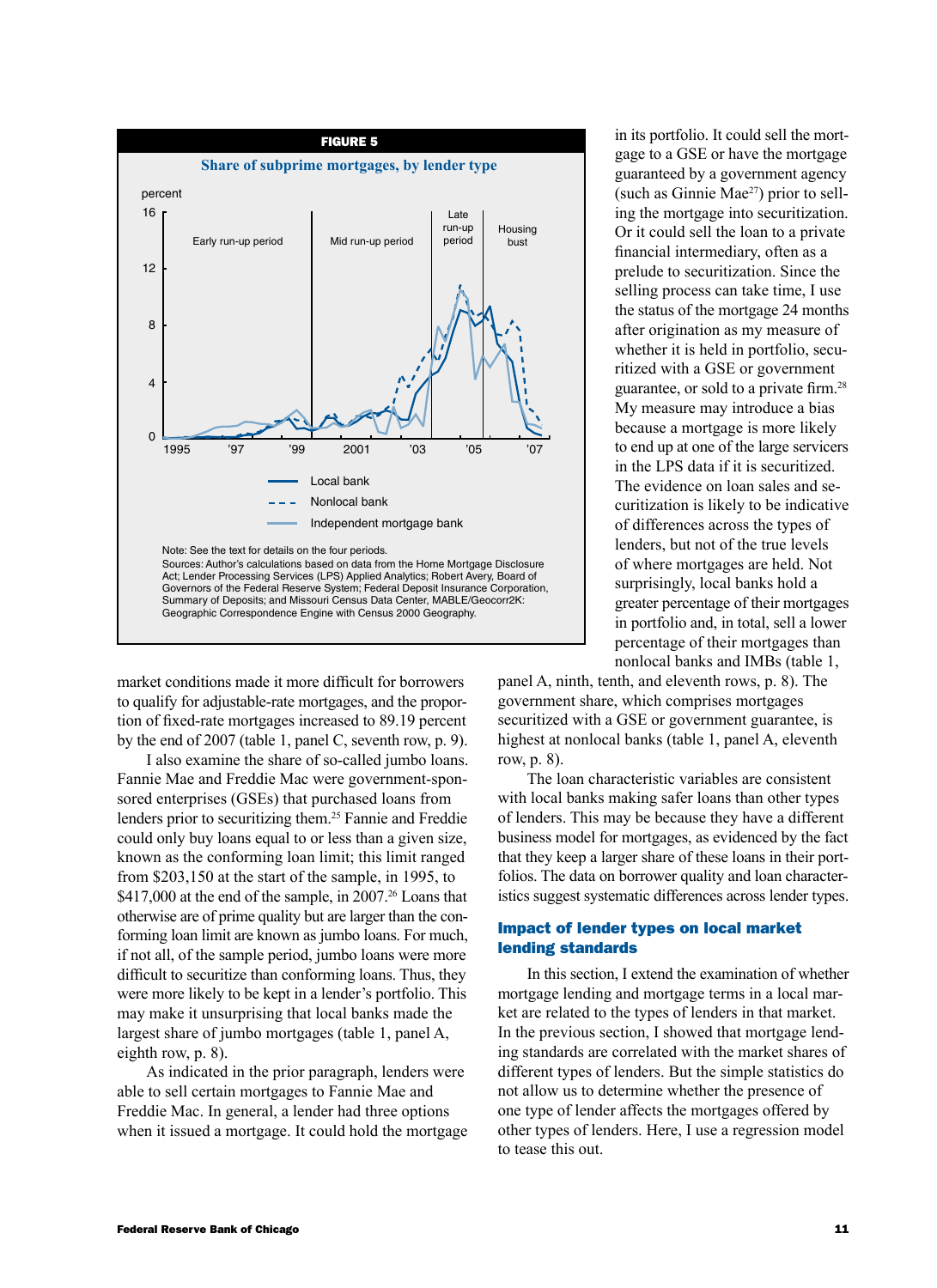The baseline model allows lending standards to be a function of lender types and market conditions:

1) *Lending standards*<sub>*i.c,t</sub>* = *f*(*Lender shares*<sub>*i.c,t* – 1</sub>,</sub> *Lending market conditions<sub>ct-1</sub></sub>, Economic*  $conditions_{c,t-1}),$ 

where *i* is the type of lender (local bank, nonlocal bank, or IMB), *c* refers to the local market (county), and *t* is the time period. The right-hand side variables are all lagged one quarter to mitigate potential endogeneity problems.29

The characteristics I examine are those that focus on lending standards. The loan-to-income ratio and the loan-to-value ratio are direct measures of loan risk, while the FICO score and the share of subprime loans are measures of borrower quality (of course, a high-quality borrower with a high FICO score can nonetheless take a risky loan—for example, one with a very high loan-to-income ratio). Classifying the loan denial rate along these lines is more difficult. Loans can be denied either because a borrower has a weak profile or because the loan is too risky given the quality of the borrower. Thus, it mixes loan risk and borrower risk. Each of these characteristics can be affected by competitive conditions in a market, which include the different incentives of each type of lender.

I use each lending standard as both a dependent variable and a control because each can pick up aspects of market conditions other than differences across lenders. A high average loan-to-income ratio can reflect borrowers needing to commit a larger share of income in order to purchase a home in markets where homes are relatively expensive. Similarly, expensive homes may reduce the percentage down payment that borrowers can make, leading to a higher loan-to-value ratio. Additionally, in the recent crisis, some borrowers with loan-to-value ratios above 100 percent have walked away from their mortgages because they have negative equity in their homes. The risk of this happening is obviously higher when a mortgage has a larger initial loan-to-value ratio. More lender competition can reduce average FICO scores or lead to fewer loans being denied.30 Similar to the loan-to-income ratio, the share of subprime loans in a market may be correlated with home prices in the market. Of course, it can also be affected by competition among lenders and changes in securitization markets.

Some aspects of loan quality that have a weaker correlation with loan risk are included as controls but not as dependent variables. The share of loans kept in portfolio is likely to be related to the types of lenders in a market. There may be a weak correlation with

risk because it is more difficult to securitize unusual loans. The proportion of fixed-rate mortgages may reflect borrower strength, especially in later years when borrowers often qualified for mortgages based on their ability to meet the initial loan payments. The ability of borrowers of a given income and risk to qualify for larger adjustable-rate mortgages than fixed-rate mortgages means that, all else being equal, fixed-rate mortgages were safer to fund.

A number of the lending market standard variables are affected by the ability of potential borrowers to purchase a home. I control for prices in two ways. First, I include the percentage change in home prices over the past quarter in the local market (so the change in period  $t - 1$  is the percentage difference from period  $t - 2$  to period  $t - 1$ ). I measure prices using the FHFA HPI. There is an extensive debate in the housing literature about what the best price index is (see Rosen, 2008; and Case and Shiller, 2003). I choose the FHFA HPI because it is available for a wider number of markets than other constant-quality indexes, such as the Standard and Poor's/Case–Shiller Home Price Index. The second control I use is the price-to-rent ratio in the local market. I measure rents using the owners' equivalent rent component of the Consumer Price Index (CPI-OER), which is put out by the U.S. Bureau of Labor Statistics. The price-to-rent ratio is, thus, the ratio of the FHFA HPI to the CPI-OER. A high value indicates that owning a home is expensive relative to renting. For both controls, I use the data for the MSA that a market is in if available. Otherwise, statewide data are used.

I also add additional controls for local economic conditions. These include measures of the unemployment rate and income per capita.<sup>31</sup> For both variables, I use the mean value for the MSA a county is in if that is available. Otherwise, I use the mean value for the state. To pick up any systematic local differences not captured by the other controls, I include countylevel dummies in the main regression.

There were secular trends in many of the lending market standards; for example, the rise of securitization and the increased use of the "originate-to-distribute" model for mortgages during the run-up in home purchases (see figure 1, p. 5) affected the mortgages lenders issued (see, for instance, Keys et al., 2010). Such trends may have given lenders an incentive to issue high loan-to-income, high loan-to-value, or low FICO-score mortgages. To control for the common effects of the rise and fall of securitization, I include time dummies in the regressions. The time dummies also pick up other changes in lending technology, economic conditions, and interest rates that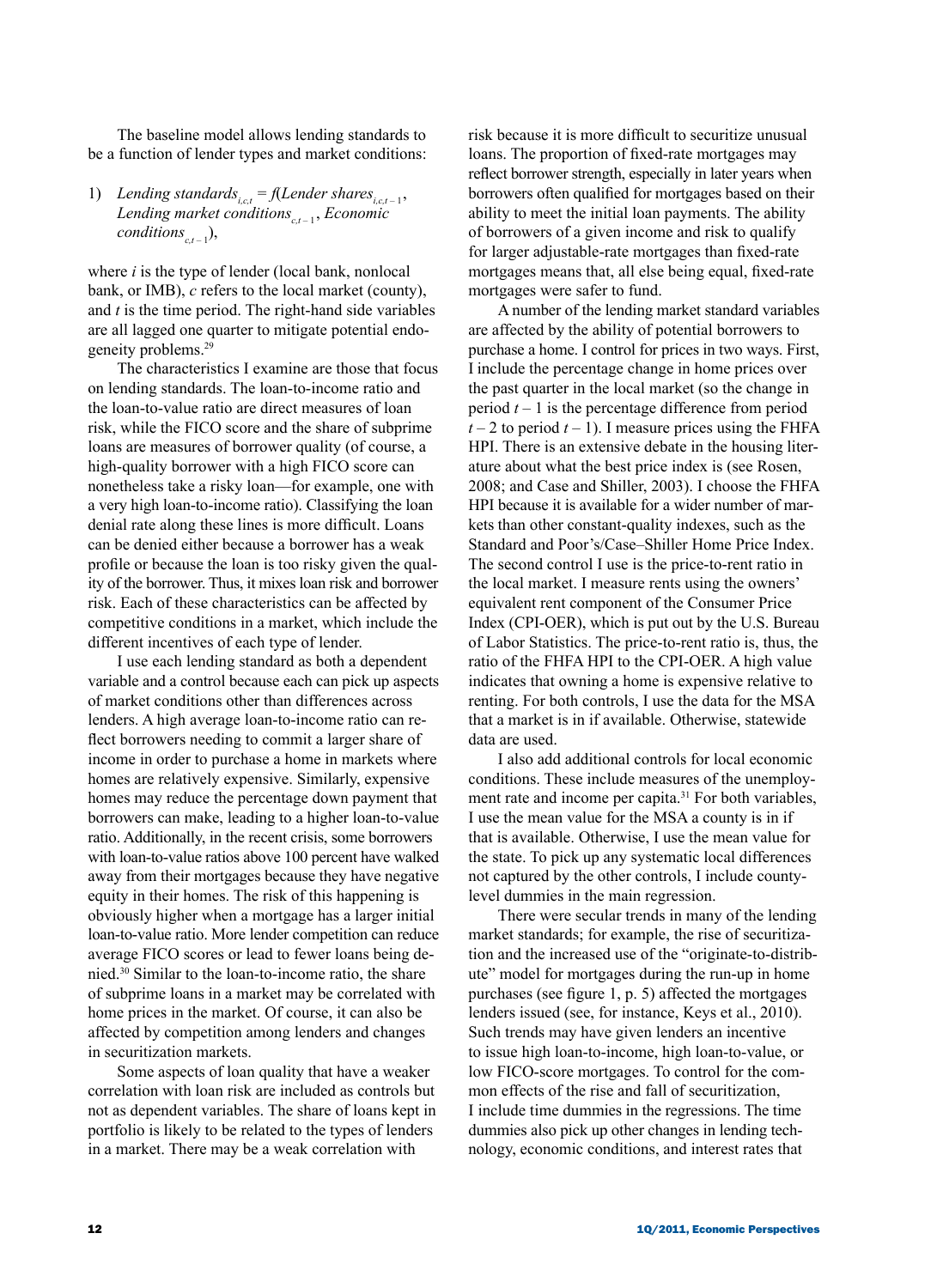## TABLE<sub>2</sub>

## **Effect of mortgage and market characteristics on loan-to-income ratio in local markets, by lender type**

|                                                                 |                | Loan-to-income ratio at: |                                  |
|-----------------------------------------------------------------|----------------|--------------------------|----------------------------------|
|                                                                 | Local<br>banks | Nonlocal<br>banks        | Independent<br>mortgage<br>banks |
| Local bank share                                                | $0.223*$       | 0.073                    | $-0.250***$                      |
|                                                                 | (0.057)        | (0.382)                  | (0.002)                          |
| Nonlocal bank share                                             | $-0.259**$     | $0.175**$                | $-0.320***$                      |
|                                                                 | (0.012)        | (0.014)                  | (0.000)                          |
| Loan-to-value ratio                                             | $-0.077$       | 0.138                    | 0.212                            |
|                                                                 | (0.685)        | (0.527)                  | (0.284)                          |
| FICO score                                                      | $-0.001**$     | $-0.000$                 | $-0.000$                         |
|                                                                 | (0.048)        | (0.146)                  | (0.415)                          |
| Loan denial rate                                                | $-0.002$       | $-0.047$                 | 0.097                            |
|                                                                 | (0.986)        | (0.377)                  | (0.201)                          |
| Subprime share                                                  | 0.292          | 0.003                    | $-0.319**$                       |
|                                                                 | (0.103)        | (0.980)                  | (0.029)                          |
| Portfolio share                                                 | $-0.026$       | $-0.058$                 | 0.005                            |
|                                                                 | (0.775)        | (0.531)                  | (0.958)                          |
| Fixed-rate mortgage share                                       | $-0.027$       | $-0.029$                 | $-0.044$                         |
|                                                                 | (0.657)        | (0.542)                  | (0.609)                          |
| Unemployment rate                                               | 0.131          | $-0.070$                 | $0.653**$                        |
|                                                                 | (0.823)        | (0.821)                  | (0.047)                          |
| Income per capita                                               | $-0.000*$      | $0.000*$                 | $-0.000**$                       |
|                                                                 | (0.096)        | (0.078)                  | (0.017)                          |
| Change in home price                                            | $-0.353$       | $-0.580$                 | 0.050                            |
|                                                                 | (0.166)        | (0.312)                  | (0.827)                          |
| Price-to-rent ratio                                             | $0.892***$     | $0.831***$               | $0.814***$                       |
|                                                                 | (0.000)        | (0.000)                  | (0.000)                          |
| <b>Adjusted R-squared</b>                                       | 0.513          | 0.391                    | 0.373                            |
| p value for test of local bank<br>share $=$ nonlocal bank share | 0.000          | 0.021                    | 0.389                            |

 $* p < 0.10$ 

Notes: FICO score indicates the Fair Isaac Corporation credit score. Full definitions for the variables are in the text. The regression in the first column has the loan-toincome ratio at local banks as a dependent variable. The regression in the second column has the loan-to-income ratio at nonlocal banks as a dependent variable. The regression in the third column has the loan-to-income ratio at independent mortgage banks as a dependent variable. Results in parentheses directly below the regression coefficients are *p* values (of statistical difference from zero). The test values reported in the final row are *p* values for a test that the local bank share coefficient is equal to the nonlocal bank share coefficient. Each regression has 31,010 observations.

Sources: Author's calculations based on data from the Home Mortgage Disclosure Act; Lender Processing Services (LPS) Applied Analytics; Robert Avery, Board of Governors of the Federal Reserve System; Federal Deposit Insurance Corporation, Summary of Deposits; Missouri Census Data Center, MABLE/Geocorr2K: Geographic Correspondence Engine with Census 2000 Geography; U.S. Bureau of Economic Analysis from Haver Analytics; U.S. Bureau of Labor Statistics from Haver Analytics; and Federal Housing Finance Agency, seasonally adjusted purchase-only House Price Index, from Haver Analytics.

are common across markets. Including time dummies helps me focus on how the loan shares of different lender types affect lending market standards.

Finally, since one objective is to examine how the distribution of lender types affects loan characteristics, I exclude some small markets. To be included, a county must average 50 loans per quarter, with an average of at least five by each type of lender (local banks, nonlocal banks, and IMBs). The final data set includes observations for all county-quarters with mortgage market and local economic data. There are 31,010 observations, covering 800 counties during 52 quarters.<sup>32</sup> This is an unbalanced panel, since newly created counties are added when they appear in the data.

One issue with using aggregate lending market standards is that it is not possible to determine whether the resultant correlations reflect the effect of competition among lenders as opposed to just a change in the mix of lenders. To focus on the relationship between the mortgage shares of different lender types and the characteristics of mortgages, I separately consider mortgages by each type of lender in a market. That is, for each lending characteristic, I run separate regressions for the average characteristics of local banks, nonlocal banks, and IMBs.

Table 2 presents the coefficient estimates for regressions of equation 1, using the loan-to-income ratio for the mortgages that each type of bank has made as the dependent variable. The first column reports the results for local banks. The positive sign on the coefficient for the local bank share of the market (first row) implies that as the proportion of mortgages in a market issued by local banks increases, the average loan-to-income ratio on all mortgages issued by local banks in that market increases. Shifting the mortgage share from IMBs (the omitted variable) to local banks is associated with an increase in the loan-to-income ratio, with a one standard deviation increase in the local bank share (3.12 percent, as given in table 1, panel A, first row, p. 8) implying a 0.70 percent increase  $(3.12 \times 0.223)$ , or about 2.4 percent of its mean (0.70/28.46). The

coefficient on the nonlocal bank share is negative (second row of table 2). This means that shifting loan share from IMBs to nonlocal banks reduces the average

<sup>\*\*</sup> *p* < 0.05 \*\*\* *p* < 0.01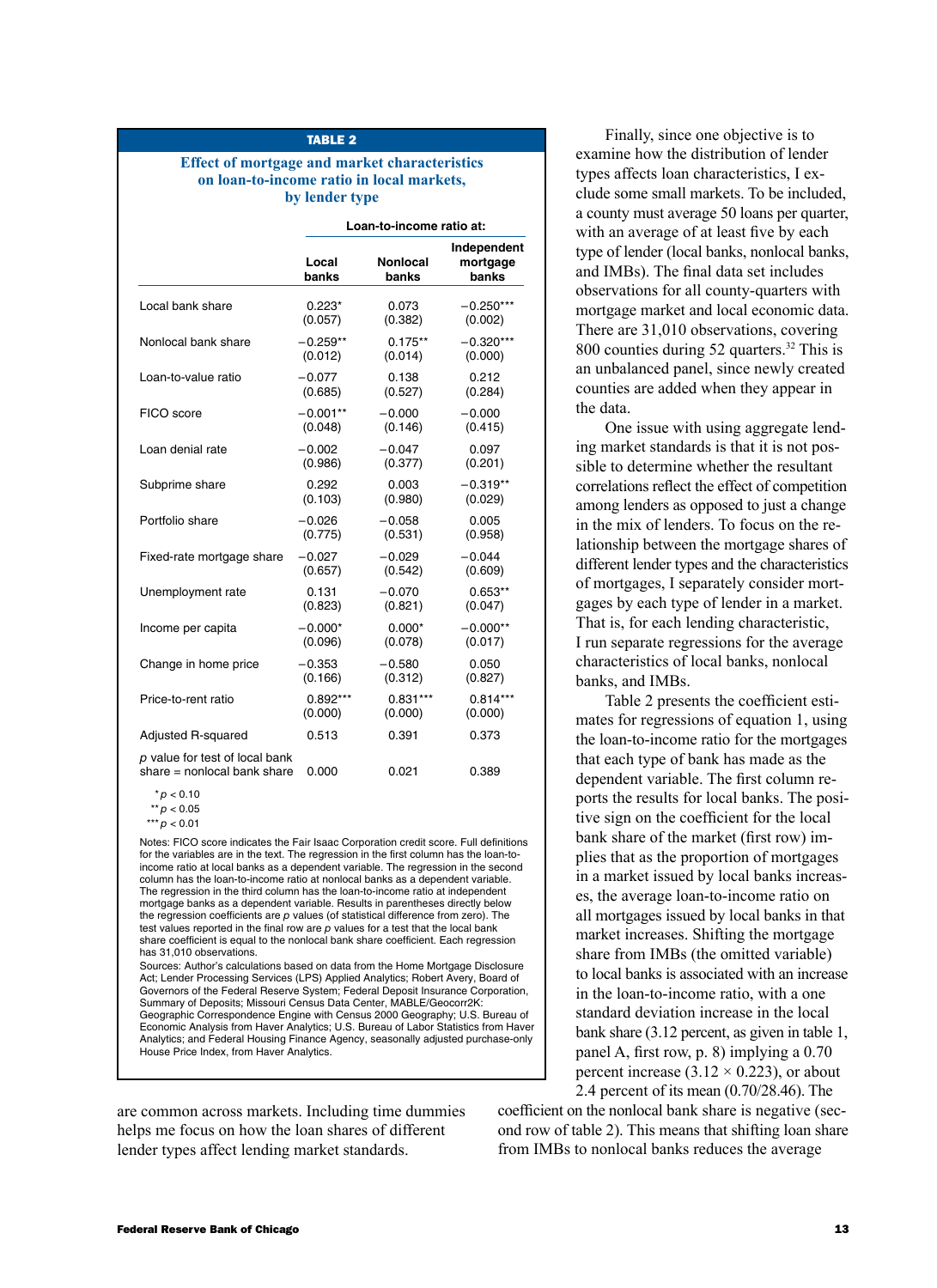loan-to-income ratio at local banks in the market. Also, the coefficients on the local bank share and the nonlocal bank share (first and second rows of table 2) are significantly different from one another (as shown in the final row of the table, which gives the *p* value for a test that the two coefficients are equal). So, a movement in lending from nonlocal banks to local banks is associated with significant increases in the loan-to-income ratio at local banks.

The results for the loan-to-income ratio at nonlocal banks and IMBs are presented in the second and third columns of table 2. One common element in all three regressions is that when the loan market share of a particular type of lender is increasing, the average loanto-income ratio of mortgages from that type of lender increases. This is indicated by the positive coefficients on local bank share in the local bank regression (first row, first column) and on nonlocal bank share in the nonlocal bank regression (second row, second column). It is also indicated by the negative coefficients on both bank shares in the IMB regression (first and second rows, third column); both local and nonlocal bank shares decreasing means that the IMB share is increasing. When one type of lender increases its market share in period  $t - 1$ , mortgages from that type of lender are riskier, all else being equal, in period *t*. As described previously, the loan-to-income ratio for mortgages issued by local banks changes when there is a shift in market share between nonlocal banks and IMBs (second row, first column). This ratio, however, does not change for mortgages issued by nonlocal banks when there is a shift in market share between local banks and IMBs (first row, second column). Similarly, mortgages issued by IMBs do not change their loanto-income ratio when market share shifts between local and nonlocal banks (final row, third column).

I now briefly discuss the coefficients on the other control variables in table 2. These are representative of the coefficients on later regressions. There is generally only a weak correlation among the measures of borrower quality. For example, in table 2, the coefficients on FICO score (fourth row) and the subprime share (sixth row) are each significant in only one regression, while the coefficients on the loan-to-value ratio (third row) and the loan denial rate (fifth row) are not significant for any of the regressions.

Changes in some of the macroeconomic factors featured in table 2 can affect the loan-to-income ratio at the different lender types. Higher income (tenth row) is associated with an increase in the loan-to-income ratio in the mortgages made by nonlocal banks, but a reduction in the loan-to-income ratio in the mortgages made by local banks and IMBs. This may indicate that

changes in local income are associated with shifts among lender types. When the price-to-rent ratio (twelfth row) increases, buying a home is relatively more expensive than renting one. This makes it likely that when people do buy a home, they are not able to afford a large down payment, and thus they have a large loan-to-income ratio.

Table 3 presents the coefficients on the lender share variables for regressions of equation 1, using the averages of the loan characteristics by lender type as the dependent variables. This repeats the regressions in table 2 and also includes regressions where the dependent variables are the loan-to-value ratio, FICO score, loan denial rate, and subprime mortgage share. The other controls, although not shown, are the same as those for the regressions in table 2.

Two patterns are apparent from table 3. First, changes in lender shares have a different impact on loan risk characteristics than on borrower quality characteristics (here, the loan denial rate looks more similar to a loan risk characteristic than a borrower quality characteristic). While changes in lender shares are associated with riskier mortgages as measured by the loan risk indicators, such changes are associated with less risky mortgages as measured by borrower quality indicators. For example, an increase in the local bank share is associated with smaller loan-to-income and loan-to-value ratios and a larger loan denial rate at IMBs (third column), all indicating less risky mortgages. However, this increase is also associated with lower FICO scores and more subprime lending, which indicate lower-quality borrowers. One possible explanation is that high-quality borrowers were taking out risky loans; that is, borrowers with higher FICO scores took out loans that were risky enough to be classified subprime. Consistent with this interpretation, others have documented that FICO scores of subprime loans have increased since 2000 (Demyanyk and Van Hemert, 2009; and Bhardwaj and Sengupta, 2010). However, an analysis of why direct measures of loan risk seem to move in the opposite direction as measures of borrower quality is beyond the scope of this article.

A second pattern in table 3 is that, as a particular type of lender increases market share, the loans made by that type of lender tend to get riskier. As noted previously, the loan-to-income ratio for mortgages made by a lender type is larger as the own-type lender share increases.33 The loan-to-value ratio increases and the share of loans denied decreases in these circumstances. The picture for subprime shares is mixed, with local banks (first column) having a larger share of subprime lending when local bank share increases, but nonlocal banks and IMBs (second and third columns) having the opposite reaction to own-type lender share increases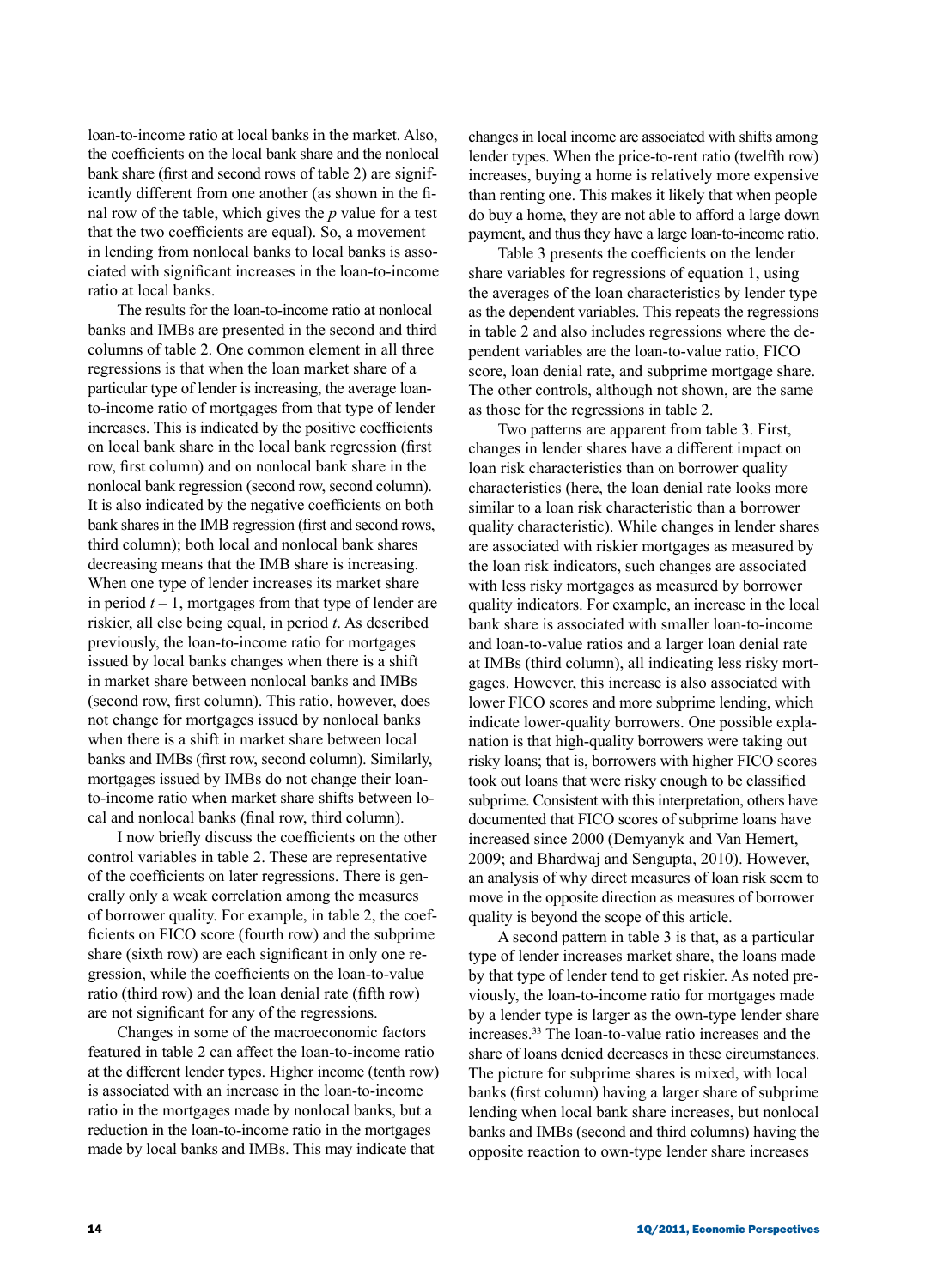#### Table 3

## **Effect of mortgage and market characteristics on loan risk and borrower quality in local markets, by lender type**

| Dependent variable       | Independent variable                                                                                                                                  | Local banks | <b>Nonlocal banks</b> | Independent<br>mortgage banks |
|--------------------------|-------------------------------------------------------------------------------------------------------------------------------------------------------|-------------|-----------------------|-------------------------------|
| Loan-to-income ratio     | Local                                                                                                                                                 | $0.223*$    | 0.073                 | $-0.250***$                   |
|                          | Nonlocal                                                                                                                                              | $-0.259**$  | $0.175**$             | $-0.320***$                   |
| Test: Local = Nonlocal   |                                                                                                                                                       | 0.000       | 0.021                 | 0.389                         |
| Loan-to-value ratio      | Local                                                                                                                                                 | $0.078*$    | 0.007                 | $-0.075***$                   |
|                          | Nonlocal                                                                                                                                              | $-0.077**$  | $0.066***$            | $-0.052***$                   |
| $Test: Local = Nonlocal$ |                                                                                                                                                       | 0.000       | 0.000                 | 0.035                         |
| FICO score               | Local                                                                                                                                                 | 104.930**   | 11.686                | $-144.131***$                 |
|                          | Nonlocal                                                                                                                                              | 10.050      | 15.958                | $-81.212***$                  |
| Test: Local = Nonlocal   |                                                                                                                                                       | 0.013       | 0.726                 | 0.023                         |
| Loan denial rate         | Local                                                                                                                                                 | $-0.076***$ | $-0.071***$           | $0.255***$                    |
|                          | Nonlocal                                                                                                                                              | $-0.016$    | $-0.176***$           | $0.308***$                    |
| Test: $Local = Nonlocal$ |                                                                                                                                                       | 0.000       | 0.000                 | 0.021                         |
| Subprime share           | Local                                                                                                                                                 | $0.026**$   | 0.000                 | $0.026***$                    |
|                          | Nonlocal                                                                                                                                              | $-0.017*$   | $-0.016**$            | $0.023***$                    |
| Test: Local = Nonlocal   |                                                                                                                                                       | 0.000       | 0.018                 | 0.522                         |
| $*$ $p$ < 0.10           |                                                                                                                                                       |             |                       |                               |
| ** $p < 0.05$            |                                                                                                                                                       |             |                       |                               |
| *** $p < 0.01$           | Notes: FICO score indicates the Fair Isaac Cornoration credit score. Full definitions for the variables are in the text. Coefficients on lender share |             |                       |                               |

Notes: FICO score indicates the Fair Isaac Corporation credit score. Full definitions for the variables are in the text. Coefficients on lender share<br>variables are reported. Local is the coefficient on the local bank share mortgage bank share is the omitted variable). The regressions on which these are based include all the control variables for the regressions reported in table 2. The dependent variables for these regressions in the local banks column are the local bank average for the variable given in the leftmost column. Other dependent variables are similarly defined. The test values reported are p values for a test that the local bank share coefficient is equal to the nonlocal bank share coefficient. All regressions except those with FICO score as the dependent variable have 31,010 observations. The regressions with FICO score as the dependent variable have 26,445 observations. Sources: Author's calculations based on data from the Home Mortgage Disclosure Act; Lender Processing Services (LPS) Applied Analytics; Robert Avery, Board of Governors of the Federal Reserve System; Federal Deposit Insurance Corporation, Summary of Deposits; Missouri

Census Data Center, MABLE/Geocorr2K: Geographic Correspondence Engine with Census 2000 Geography; U.S. Bureau of Economic Analysis from Haver Analytics; U.S. Bureau of Labor Statistics from Haver Analytics; and Federal Housing Finance Agency, seasonally adjusted purchaseonly House Price Index, from Haver Analytics.

(see note 33). Consistent with the differences between own-type share changes and other-type share changes, there is generally a statistically significant difference between the coefficients on the local bank share and the nonlocal bank share (*p* values for these tests are reported in the table).

Lending standards at local banks seem to shift more after there are changes in nonlocal bank share, compared with the lending standards at nonlocal banks following changes in local bank share. To see this, compare the coefficients on nonlocal bank share in the first column with the coefficients on local bank share in second column of table 3. This shows that a shift in mortgage shares from IMBs to nonlocal banks is associated with a decrease in the risk of mortgages issued by local banks, while a shift from IMBs to local banks has little impact on the risk of mortgages issued by nonlocal banks. For instance, when the nonlocal bank share increases, the loan-to-income and loan-to-value ratios for mortgages issued by local banks decrease,

indicating safer loans (table 3, second and fifth rows, first column). However, an increase in the local bank share has no significant impact on these ratios for mortgages made by nonlocal banks (table 3, first and fourth rows, second column).

It is instructive to compare the results in table 3 with those in panel A of table 1 (p. 8). As shown in panel A of table 1, mortgages issued by local banks have the lowest loan-to-income and loan-to-value ratios. Yet, as the coefficients on local bank share in the first column of table 3 show, when local bank lender share increases in a market, loans issued by local banks tend to have higher risk (that is, higher loan-to-income ratios, higher loan-to-value ratios, a greater likelihood to be subprime, and lower loan denial rates). In addition, as market share shifts from IMBs to nonlocal banks, mortgages issued by nonlocal banks generally increase in risk, as indicated by the coefficients on nonlocal bank share in the second column of table 3. Specifically, the loan-to-income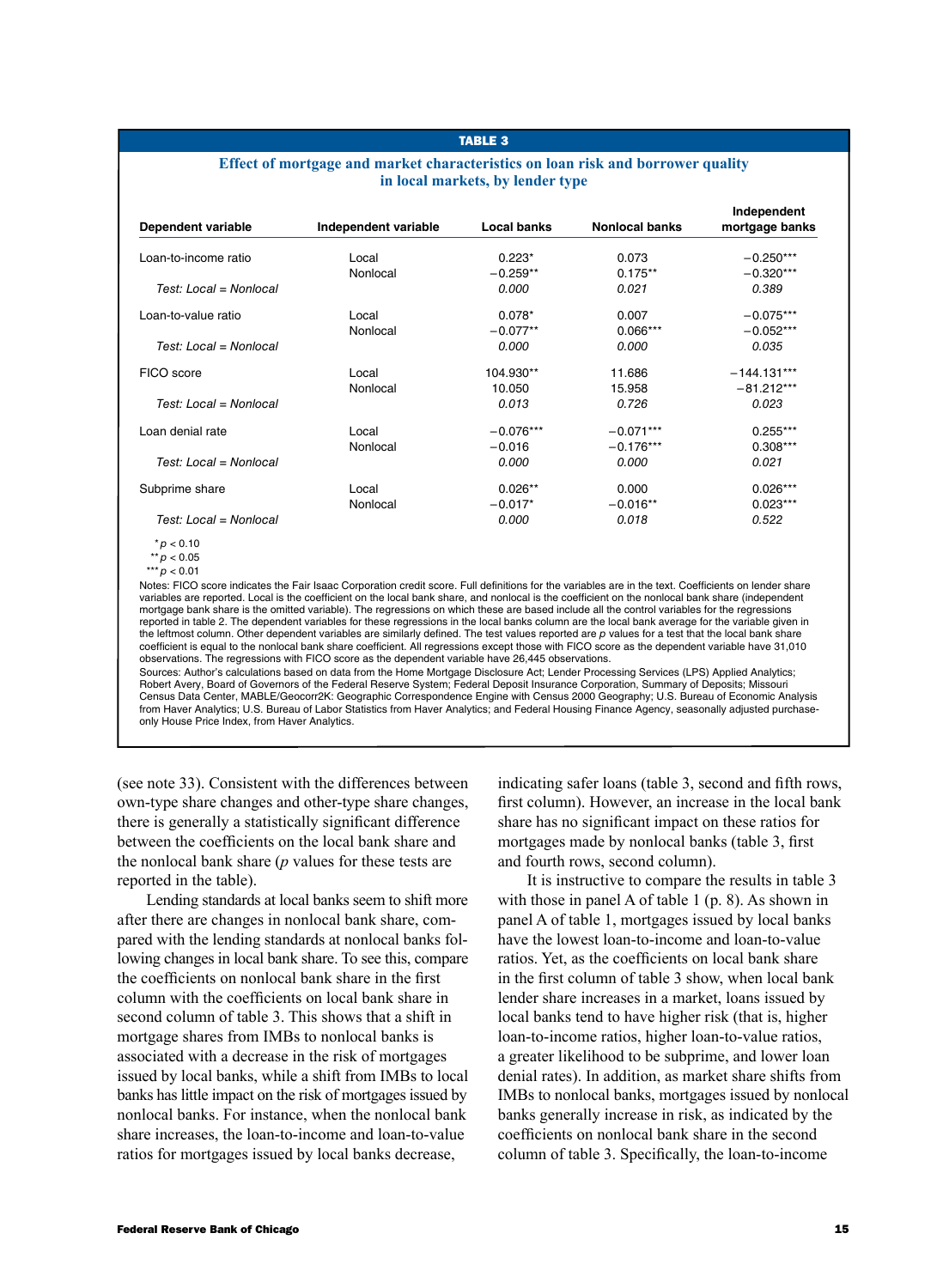and loan-to-value ratios increase and the loan denial rate decreases, consistent with riskier lending practices (although the share of subprime loans decreases, pointing in the other direction). One interpretation consistent with this is that lenders compete more with lenders of the same type than lenders of other types, and competition manifests itself in allowing borrowers to take larger loans relative to both borrower income and home values. Of course, this does not necessarily mean that lenders are providing mortgages to riskier borrowers. Borrowers with mortgages from local banks have the highest FICO scores, but competition among local banks does not seem to lower the average FICO score of borrowers who get their mortgages from local banks.

Since the proportion of local bank lending fell during most of the sample period, until the housing crisis started in late 2005 (recall figure 2, p. 5), we can think about how this might have changed lending standards. As local banks made fewer loans in a market, loan risk decreased at local banks and increased at IMBs. To the extent that lender share by local banks was lost to nonlocal banks and IMBs, the net effect on loan risk at nonlocal banks was small. It is important to remember that there are time dummies in these regressions, so any changes are above and beyond secular trends across lender types.

# Lending standards and market size

The markets in the sample range from small counties with populations of less than 50,000 all the way up to the New York City area with over 10 million residents. To see whether lenders compete the same way in the large metropolitan areas as elsewhere, I divide the sample of counties (markets) into two categories. I place counties in MSAs. For very large MSAs, I further divide them into metropolitan divisions. Metropolitan divisions are groups of closely tied contiguous counties that serve as distinct employment districts. They are part of MSAs with populations of at least 2.5 million. I define a county as a large-MSA county if it is in one of the top 50 metropolitan divisions/MSAs; otherwise, I define a county as a small-MSA county. The MSAs are ranked by population according to the 2000 U.S. Census. The largest metro

## Table 4

#### **Summary statistics for counties in large and small metropolitan statistical areas (MSAs)**

|                                    |        | Top 50<br>(large) MSAs       |        | Non-top-50<br>(small) MSAs   |
|------------------------------------|--------|------------------------------|--------|------------------------------|
|                                    | Mean   | <b>Standard</b><br>deviation | Mean   | <b>Standard</b><br>deviation |
| Local bank share                   | 22.3   | 16.8                         | 26.4   | 22.5                         |
| Nonlocal bank share                | 44.9   | 17.9                         | 45.2   | 22.1                         |
| Independent mortgage<br>bank share | 32.7   | 13.9                         | 28.5   | 17.2                         |
| Loan-to-income ratio               | 2.36   | 0.40                         | 2.13   | 0.50                         |
| Loan-to-value ratio                | 83.1   | 5.5                          | 84.6   | 5.0                          |
| FICO score                         | 705.17 | 19.75                        | 702.61 | 20.85                        |
| Loan denial rate                   | 17.8   | 8.5                          | 22.3   | 11.1                         |
| Subprime share                     | 2.6    | 3.7                          | 2.8    | 4.6                          |
| Fixed-rate mortgage share          | 78.9   | 16.6                         | 84.7   | 13.4                         |
| Jumbo share                        | 7.3    | 12.0                         | 2.5    | 6.2                          |
| Portfolio share                    | 7.7    | 6.6                          | 6.7    | 7.1                          |
| Private share                      | 22.O   | 12.3                         | 18.9   | 12.9                         |
| Government share                   | 70.4   | 14.8                         | 74.4   | 14.3                         |
| Unemployment rate                  | 4.6    | 1.2                          | 4.9    | 2.0                          |
| Income per capita                  | 33,932 | 7,146                        | 27,660 | 6,049                        |
| Share of market                    | 59.67  |                              | 40.33  |                              |

Notes: All values are in percent except those for loan-to-income ratio; FICO score, which indicates the Fair Isaac Corporation credit score; and income per capita, which is in dollars. Full definitions for the variables are in the text. A county is considered a large-MSA county if it is in one of the 50 largest metropolitan divisions/MSAs, according to the 2000 U.S. Census. Otherwise, it is considered a small-MSA county. See the text for further details. Certain shares may not total because of rounding. Sources: Author's calculations based on data from the Home Mortgage Disclosure Act; Lender Processing Services (LPS) Applied Analytics; Robert Avery, Board of Governors of the Federal Reserve System; Federal Deposit Insurance Corporation, Summary of Deposits; Missouri Census Data Center, MABLE/Geocorr2K: Geographic Correspondence Engine with Census 2000 Geography; U.S. Bureau of Economic Analysis from Haver Analytics; and U.S. Bureau of Labor Statistics from Haver Analytics.

> area is the New York–Wayne–White Plains, NY–NJ metropolitan division and the fiftieth largest is the Memphis, TN–MS–AR MSA. Table 4 presents a comparison of large-MSA and small-MSA counties. There are some significant differences between mortgage market conditions across large-MSA and small-MSA counties. However, it is not clear that one type of county has riskier conditions than the other type.

> To see whether the differences between markets in large and small MSAs affect competition among lenders, I split the lender share variables by whether a market is a large-MSA or small-MSA county. Table 5 presents results for regressions including these variables. The regressions include the same nonlender control variables as the regressions in tables 2 and 3, but only the coefficients on the lender share variables are reported.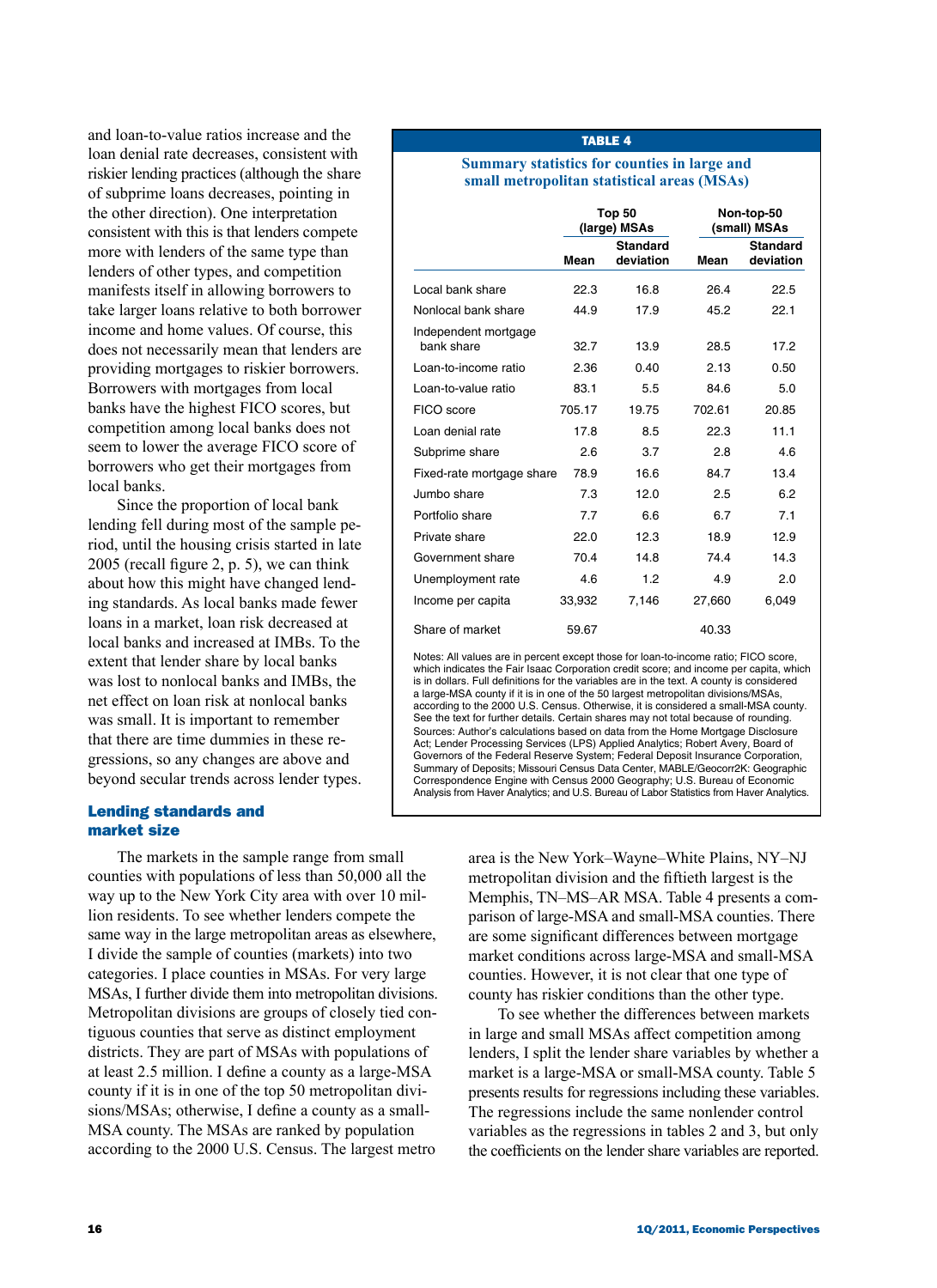|                                                                                                                                                                                                                                                                                                                                                                                                                                                   |                                                                                                   |                        |                           | <b>TABLE 5</b>               |                                                             |                           |                               |                                                                                                                                                                                                                                                                                                                        |                            |                |
|---------------------------------------------------------------------------------------------------------------------------------------------------------------------------------------------------------------------------------------------------------------------------------------------------------------------------------------------------------------------------------------------------------------------------------------------------|---------------------------------------------------------------------------------------------------|------------------------|---------------------------|------------------------------|-------------------------------------------------------------|---------------------------|-------------------------------|------------------------------------------------------------------------------------------------------------------------------------------------------------------------------------------------------------------------------------------------------------------------------------------------------------------------|----------------------------|----------------|
|                                                                                                                                                                                                                                                                                                                                                                                                                                                   | Effect of mortgage and market characteristics on loan risk and borrower quality in local markets, |                        |                           |                              | by lender type and metropolitan statistical area (MSA) size |                           |                               |                                                                                                                                                                                                                                                                                                                        |                            |                |
|                                                                                                                                                                                                                                                                                                                                                                                                                                                   |                                                                                                   |                        | Local banks               |                              |                                                             | Nonlocal banks            |                               |                                                                                                                                                                                                                                                                                                                        | Independent mortgage banks |                |
| Dependent variable                                                                                                                                                                                                                                                                                                                                                                                                                                | Independent variable                                                                              | Large                  | Small                     | S<br>$\mathbf{I}$<br>Test: L | Large                                                       | Small                     | ပာ<br>$\mathbf{I}$<br>Test: L | Large                                                                                                                                                                                                                                                                                                                  | Small                      | Ш<br>Test: L   |
| Loan-to-income ratio                                                                                                                                                                                                                                                                                                                                                                                                                              | Local                                                                                             | $-0.572***$<br>0.056   | $0.315**$                 | 0.011<br>0.151               | 0.001                                                       | $0.321**$<br>0.126        | 0.020<br>0.449                | $-0.285***$<br>$-0.296***$                                                                                                                                                                                                                                                                                             | $-0.331***$<br>$-0.239**$  | 0.756          |
| Test: Local = Nonlocal                                                                                                                                                                                                                                                                                                                                                                                                                            | Nonlocal                                                                                          | 0.000                  | 0.000<br>$-0.097$         |                              | 0.085<br>$-0.112$                                           | 0.000                     |                               | 0.880                                                                                                                                                                                                                                                                                                                  | 0.364                      | 0.780          |
| Loan-to-value ratio                                                                                                                                                                                                                                                                                                                                                                                                                               | Local                                                                                             | 0.009                  | $0.115***$                | 0.109                        | 0.012                                                       | 0.013                     | 0.955                         | $-0.042**$                                                                                                                                                                                                                                                                                                             | $-0.086***$                | 0.084          |
| Test: Local = Nonlocal                                                                                                                                                                                                                                                                                                                                                                                                                            | Nonlocal                                                                                          | $-0.182***$<br>0.003   | $-0.023$<br>0.000         | 0.016                        | $-0.022$<br>0.023                                           | $0.110***$<br>0.000       | 0.000                         | $-0.063***$<br>0.142                                                                                                                                                                                                                                                                                                   | $-0.045***$<br>0.005       | 0.527          |
| FICO score                                                                                                                                                                                                                                                                                                                                                                                                                                        | Local                                                                                             | 168.303***             | 86.511*                   | 0.240                        | 16.403                                                      | 12.522                    | 0.871                         | $-32.116$                                                                                                                                                                                                                                                                                                              | $-185.701***$              | 0.002          |
| Test: Local = Nonlocal                                                                                                                                                                                                                                                                                                                                                                                                                            | Nonlocal                                                                                          | $-37.756$<br>0.003     | 34.080<br>0.202           | 0.419                        | $-7.369$<br>0.269                                           | 0.268<br>28.427           | 0.080                         | $-84.943**$<br>0.148                                                                                                                                                                                                                                                                                                   | $-82.374**$<br>0.003       | 0.954          |
| Loan denial rate                                                                                                                                                                                                                                                                                                                                                                                                                                  | Local                                                                                             | $-0.060***$<br>0.009   | $-0.084***$<br>$-0.029**$ | 0.088<br>0.241               | $-0.110***$<br>$-0.097***$                                  | $-0.209***$<br>$-0.067**$ | 0.453                         | $0.133***$<br>$0.284***$                                                                                                                                                                                                                                                                                               | $0.304***$                 | 0.000          |
| Test: Local = Nonlocal                                                                                                                                                                                                                                                                                                                                                                                                                            | Nonlocal                                                                                          | 0.000                  | 0.000                     |                              | 0.707                                                       | 0.000                     | 0.026                         | 0.000                                                                                                                                                                                                                                                                                                                  | $0.324***$<br>0.477        | 0.362          |
| Subprime share                                                                                                                                                                                                                                                                                                                                                                                                                                    | Nonlocal<br>Local                                                                                 | $-0.044**$<br>$-0.018$ | $0.045***$<br>$-0.003$    | 0.048<br>0.003               | 0.008<br>0.004                                              | $-0.027***$<br>$-0.003$   | 0.010<br>0.664                | $0.023***$<br>0.005                                                                                                                                                                                                                                                                                                    | $0.023***$<br>$0.034***$   | 0.985<br>0.022 |
| Test: Local = Nonlocal                                                                                                                                                                                                                                                                                                                                                                                                                            |                                                                                                   | 0.018                  | 0.000                     |                              | 0.786                                                       | 0.003                     |                               | 0.040                                                                                                                                                                                                                                                                                                                  | 0.087                      |                |
| $^{**}p < 0.05$<br>$^*p < 0.10$<br>*** $p$ < 0.01                                                                                                                                                                                                                                                                                                                                                                                                 |                                                                                                   |                        |                           |                              |                                                             |                           |                               |                                                                                                                                                                                                                                                                                                                        |                            |                |
| Notes: FICO score indicates the Fair Isaac Corporation credit<br>bank share (independent mortgage bank share is the omitted                                                                                                                                                                                                                                                                                                                       |                                                                                                   |                        |                           |                              |                                                             |                           |                               | variable). The regressions on which these are based include all the control variables for the regressions reported in table 2. The dependent variables<br>score. Full definitions for the variables are in the text. Local is the coefficient on the local bank share, and nonlocal is the coefficient on the nonlocal |                            |                |
| Nonlocal' are p values for a test that the local bank share coefficient is equal to the nonlocal bank share coefficient. The values reported for "Test: L = S" are p values for a test that the bank share coefficient for<br>for these regressions in the local banks columns are the local bank averages for the variable given in the leftmost column. Other dependent variables are similarly defined. The values reported for "Test: Local = |                                                                                                   |                        |                           |                              |                                                             |                           |                               |                                                                                                                                                                                                                                                                                                                        |                            |                |
| Sources: Author's calculations based on data from the Home Mortgage Disclosure Act, Lender Processing Services (LPS) Applied Analytics; Robert Avery, Board of Governors of the Federal Reserve System;<br>Federal Deposit Insura<br>arge-MSA counties is equal to the bank share coefficient for small-MSA counties (see the text and table 4 for definitions of the large-MSA and small-MSA counties).                                          |                                                                                                   |                        |                           |                              |                                                             |                           |                               |                                                                                                                                                                                                                                                                                                                        |                            |                |
|                                                                                                                                                                                                                                                                                                                                                                                                                                                   |                                                                                                   |                        |                           |                              |                                                             |                           |                               |                                                                                                                                                                                                                                                                                                                        |                            |                |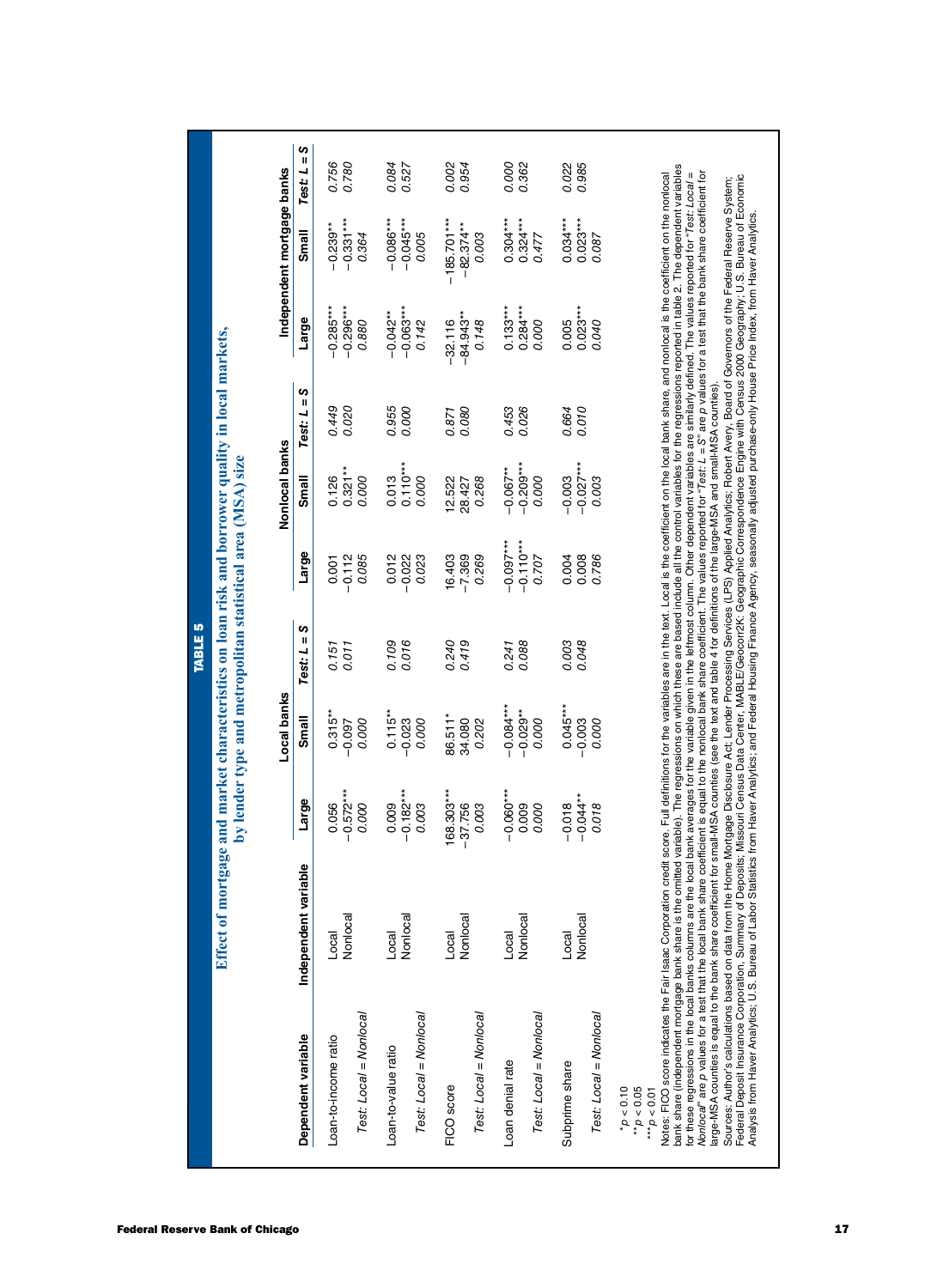The pattern of responses to mortgage share changes in both groups of markets is similar to that of the full sample—with one exception. In large-MSA markets, lenders, especially local and nonlocal banks, seem to react *less* to changes in market share of lenders of the same type. For example, a change in local bank share is not associated with a significant change in the loanto-income ratio or the loan-to-value ratio of mortgages issued by local banks (the coefficients 0.056 and 0.009, as given in the first column of table 5, are not significantly different from zero); also, a change in local bank share is not associated with a significant change in the share of subprime lending at the local banks (the coefficient –0.018 in the first column of table 5 is not significantly different from zero). All these coefficients are statistically significant in the similar regression for the sample as a whole (table 3, p. 15). This suggests that competition may be more complex in counties that are part of large MSAs.

Table 5 also presents tests of differences in the regression coefficients across large-MSA and small-MSA markets. The *p* values reported in the columns labeled "*Test:*  $L = S$ " are for tests of the differences between the coefficients in the large-MSA regressions and those in the small-MSA regressions. These results show little difference in how banks react to changes in local bank market share based on MSA size. However, in large-MSA markets relative to small-MSA markets, changes in nonlocal bank lender share are generally associated with larger changes in local bank mortgage characteristics but smaller changes in nonlocal bank mortgage characteristics. Again, this is consistent with differences in how lenders compete across MSAs that differ in size.

The results presented in tables 3 and 5 show that the distribution of lender types affects lending standards and loan characteristics. During the housing boom, the share of lending by local banks decreased, since both nonlocal banks and IMBs increased their market share. All else being equal, this means that loan risk and borrower quality fell for mortgages made by local banks, even more so in small-MSA markets than in large-MSA markets. To the extent that lending migrated to nonlocal banks from IMBs, loan risk and borrower quality increased for mortgages made by nonlocal banks, again more so in small-MSA markets than in large-MSA markets. As the share of loans made by IMBs increased, loan risk and borrower quality increased at IMBs, in both large-MSA and small-MSA markets.

## Conclusion

I examine mortgage lending during the period 1995–2007. This was a period of extensive change in the mortgage market. There was a boom and bust in home purchases and home prices. What caused the boom and bust is a big question that is still being debated. One possible contributing factor is the shift in the mortgage delivery process. During the housing boom, fewer and fewer borrowers got their mortgages from local banks; both nonlocal banks and IMBs gained market share. This could have affected mortgage markets because each type of lender approaches mortgage lending differently. Local banks have a more intensive retail focus and are most likely to keep loans in portfolio. Banks that make loans outside their local markets (nonlocal banks) are likely to use the wholesale lending channel for these loans, but being banks, they sometimes will keep loans in portfolio. In contrast, IMBs are wholesale lenders that sell essentially all the loans they originate.

The changes in market shares of lender types could be important because the characteristics of mortgages are a function of the lender type. Local banks tend to make loans that appear ex ante safer—for example, they have lower loan-to-income and loan-to-value ratios. Thus, the market shift away from mortgages issued by local banks could lead to riskier mortgages being made.

The shift in lenders can also have an indirect effect. In part, loan characteristics for mortgages made by a particular type of lender may depend not only on that type of lender's cost–benefit trade-off, but also on the competitors it faces. I show that an increase in the mortgage market share of a particular type of lender is associated with other lenders of the same type increasing the average loan risk of their mortgages; at the same time, this increase in the mortgage market share of a particular type of lender is associated with an increase in the average quality of their borrowers. This impact is larger in counties that are in small MSAs.

My analysis suggests that the efforts to get (private) mortgage securitization markets going again might affect the types of mortgages that are issued because of their effects on lender composition. The securitization market facilitates the wholesale lending channel, and is likely to increase the share of loans made by nonlocal banks and IMBs. These loans tend to be riskier on average than loans made by local banks. In addition, the indirect effect of changing the market structure may be to increase loan risk even further at nonlocal banks and IMBs, although not at local banks. Hence, both the direct and indirect effects may add to aggregate loan risk.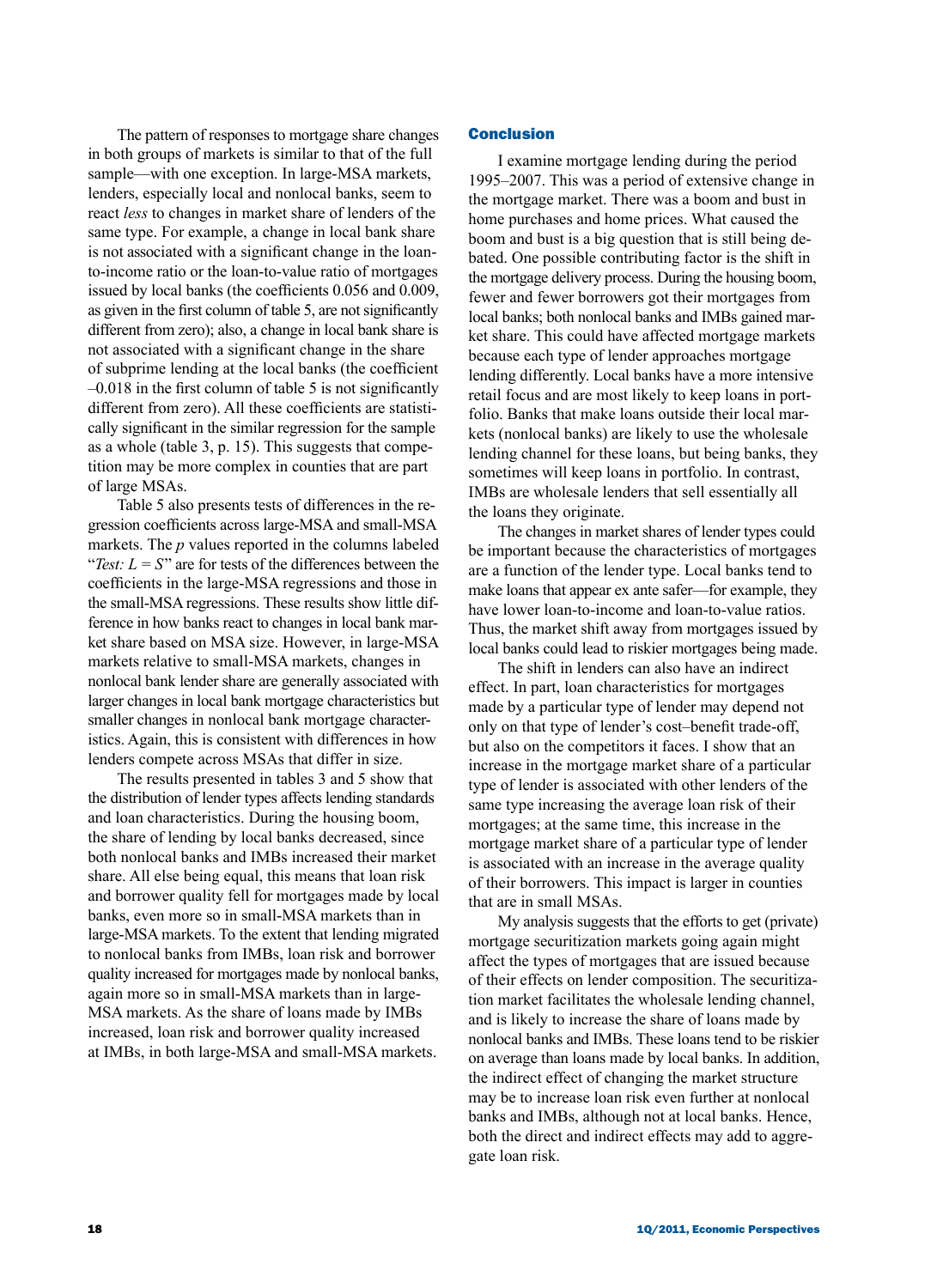## **NOTES**

1 For example, see Steverman and Bogoslaw (2008).

2 Subprime lending is the issuing of loans to borrowers with poor or no credit histories; mortgage securitization is the packaging and sale of bonds that have mortgages as the underlying collateral. In addition, see U.S. Congress, Joint Economic Committee (2007) a report on the housing crisis that centers around subprime lending.

3 Inside Mortgage Finance Publications (2008).

4 Previous work has examined how the structure of the mortgage industry has affected discrimination in lending (see Apgar, Bendimerad, and Essene, 2007).

5 This is similar to the approach in the literature examining how the size and organizational structure of competitors in banking markets can affect deposit rates and small market lending (Rosen, 2007a; Berger, Rosen, and Udell, 2007; and Park and Pennacchi, 2009).

6 The values cited here are from my calculations based on data from the Home Mortgage Disclosure Act; Robert Avery, Board of Governors of the Federal Reserve System; and Federal Deposit Insurance Corporation, Summary of Deposits.

7 One would expect that brokers would lead borrowers to the lender offering the best deal. However, there are allegations that some brokers steered borrowers toward loans that maximized the brokers' commissions rather than minimized the borrowers' costs (see, for example, the comments of Senator Christopher J. Dodd, D-CT, in 2007 at http://dodd.senate.gov/index.php?q=node/4167).

8 See Wholesale Access Mortgage Research and Consulting Inc. (2005).

9 There is an intermediate case, where a small lender originates a loan and then quickly sells it to a large wholesale lender under prearranged terms. See Apgar, Bendimerad, and Essene (2007) for a more detailed discussion of the different origination channels.

10This is derived from the Home Mortgage Disclosure Act (HMDA) data described later in the article.

11An important feature of the FICO score is that it is intended to measure a borrower's creditworthiness prior to taking out a mortgage. FICO scores range between 300 and 850. Typically, a FICO score above 800 is considered very good, while a score below 620 is considered poor. As reported on the Fair Isaac Corporation website (www.myfico.com), in June 2009 borrowers with FICO scores above 760 were able to take out 30-year fixed-rate mortgages, or FRMs (see note 20), at interest rates that were 160 basis points lower, on average, than those available for borrowers with scores in the 620–639 range.

<sup>12</sup>Later in the article, I explain exactly how I divide the sample into large-MSA counties and small-MSA counties.

13For details, see Federal Financial Institutions Examination Council (2008). In general, very small lenders are exempt from filing, as are lenders that do not make loans in metropolitan statistical areas.

<sup>14</sup>The major excluded group is loans to refinance existing mortgages. The share of loans that are for refinancing varies over time, influenced in large part by the pattern of mortgage interest rates. I exclude these loans for two main reasons. First, the exclusion makes it easier to determine the role played by the lender, since I do not have to control for changes in the mix of loans. Second, borrowers' current lenders may have an advantage in capturing refinancing loans, and

this means that the history of lender activity may be more important for refinancings than for purchase loans. Also excluded are home equity lines, which are revolving lines of credit with a home serving as collateral. Since these loans are not generally completely drawn at initiation, their pricing and characteristics may vary from those of basic mortgages.

<sup>15</sup>The different types of depository institutions reflect differences in their charters and regulators, as well as historical differences in the types of loans they issue. A commercial bank's primary federal regulator is the Office of the Comptroller of the Currency, the Federal Reserve, or the Federal Deposit Insurance Corporation. Thrift banks are regulated by the Office of Thrift Supervision; and credit unions are regulated by the National Credit Union Administration.

<sup>16</sup>The classification is based on a data set provided by Robert Avery, Board of Governors of the Federal Reserve System.

17The HPI is an index based on repeat sales information. It comes from the FHFA, which was established in 2008 by the Federal Housing Finance Regulatory Reform Act of 2008, a part of the Housing and Economic Recovery Act of 2008. The FHFA was formed by a merger of the Office of Federal Housing Enterprise Oversight (OFHEO), the Federal Housing Finance Board, and the U.S. Department of Housing and Urban Development's government-sponsored enterprise mission team (see www.fhfa.gov for additional details). The HPI was formerly published by OFHEO.

<sup>18</sup>I have no information on branch locations for credit unions, so I assume all mortgages made by credit unions are in markets where they have branches (that is, I assume all mortgages issued by credit unions are local bank mortgages).

19A small number of loan applications that are approved but not taken are dropped from this calculation.

<sup>20</sup>A fixed-rate mortgage is one whose interest rate is fixed from its origin for its entire term.

21The LPS data include the ratio of the initial mortgage payment to the borrower's monthly income from 2005 on. The cross-sectional pattern of the data is similar to that for the loan-to-income ratio in the HMDA data.

22I drop all observations where the loan-to-value ratio is above 250 percent, as these likely represent data errors.

23Unlike an FRM, whose interest rate is fixed from its origin for its entire term, an ARM's interest rate can adjust periodically based on terms set in the mortgage contract. When an ARM resets after an initial defined period (which may be as short as one year or as long as seven), the interest rate and, consequently, the monthly mortgage payment may change substantially.

<sup>24</sup>A yield curve shows the relationship between yields and maturity dates for a set of similar bonds, usually Treasuries, at a given point in time. A steep yield curve means that ARMs tend to have much lower initial interest rates than do FRMs; the interest differential is small when the yield curve is relatively flat.

25The full official name for Fannie Mae is the Federal National Mortgage Association. The full official name for Freddie Mac is the Federal Home Loan Mortgage Corporation. The two government-sponsored enterprises were put into conservatorship in 2008.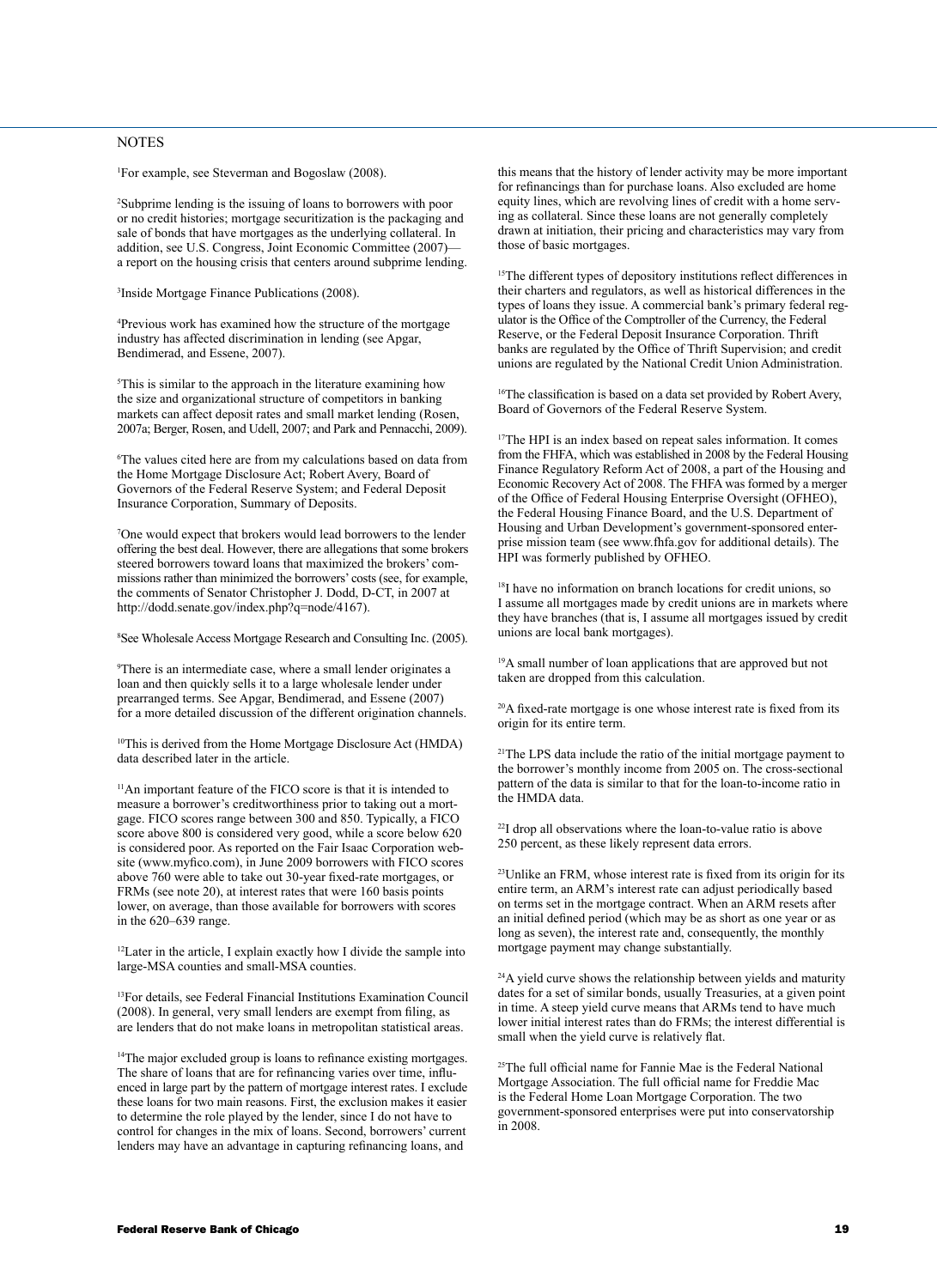26This is the limit for a single-family home, which was set by the OFHEO and is now set by the FHFA. There were higher limits for multifamily homes.

27The full official name of Ginnie Mae is the Government National Mortgage Association.

28For mortgages that leave the data prior to 24 months (which often reflects repayment or default), I use the status in the last month the mortgage is in the data to measure its disposition.

29Including additional lags does not qualitatively change the results.

30FICO scores are only available from 1997 onward. For earlier years, the FICO score variable is set to zero when it is used as a control. In these years, the average FICO score for the nation is captured by time dummies.

31Income per capita is only available at an annual frequency. I linearly interpolate across quarters. The data come from the U.S. Department of Commerce and are based on population estimates by the U.S. Census Bureau. The unemployment data are from the U.S. Bureau of Labor Statistics.

32Our restrictions on the number of loans eliminate 115 smaller counties from the sample.

<sup>33</sup>To find what happens when the own-type lender share for IMBs increases, one would have to take the negative of the reaction to an increase in the lender shares of local and nonlocal banks.